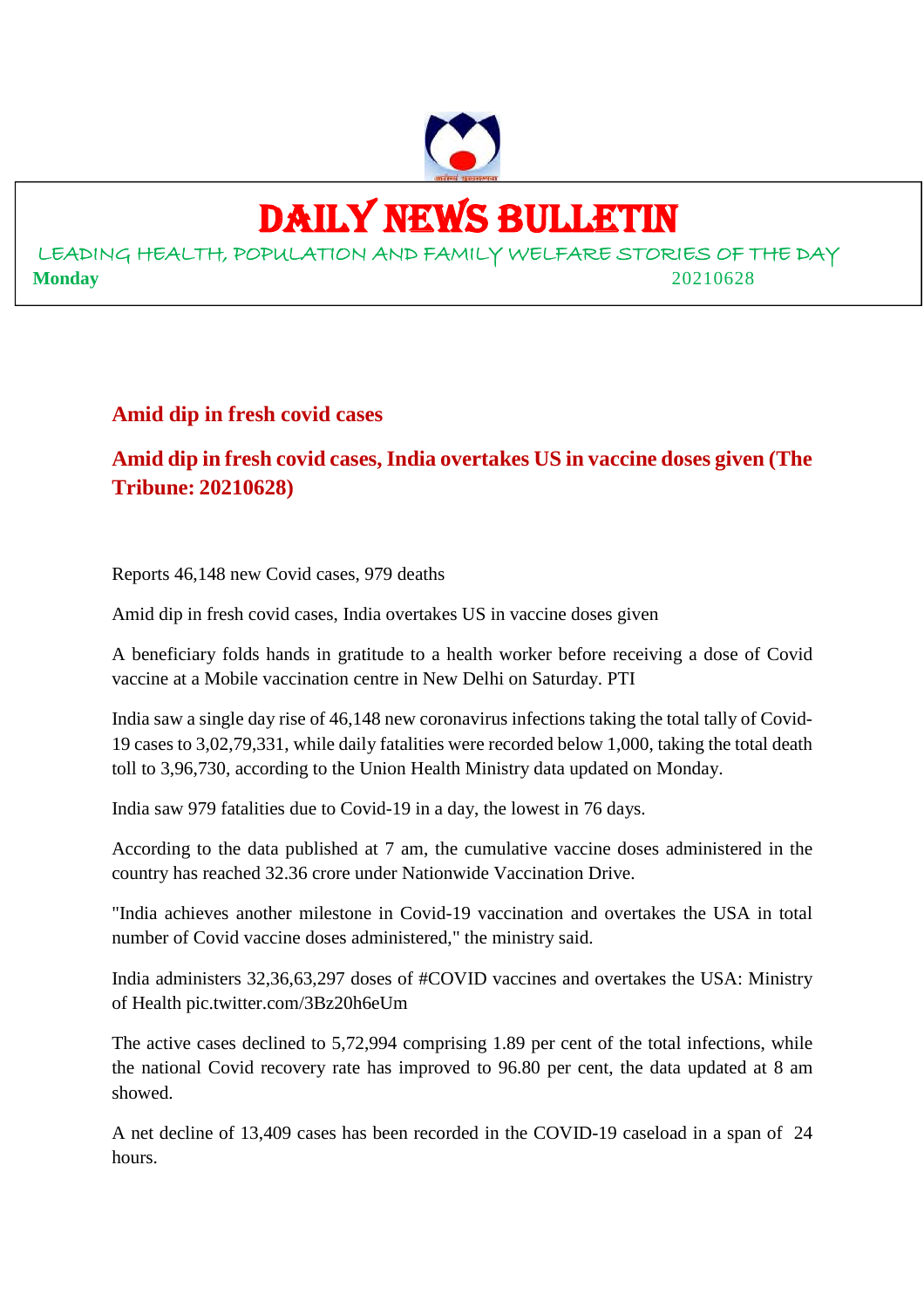Also, 15,70,515 tests were conducted on Sunday taking the total cumulative tests conducted so far for detection of Covid in the country to 40,63,71,279.

The daily positivity rate was recorded at 2.94 per cent. It has been less than 5 per cent for 21 consecutive days, the ministry said, adding the weekly positivity rate has declined to 2.81 per cent.

Recoveries continue to outnumber daily new cases for the 46th consecutive day. The number of people who have recuperated from the disease surged to 2,93,09,607, while the case fatality rate stands at 1.31 per cent, the data stated.

India's Covid-19 tally had crossed the 20-lakh mark on August 7, 30 lakh on August 23, 40 lakh on September 5 and 50 lakh on September 16. It went past 60 lakh on September 28, 70 lakh on October 11, crossed 80 lakh on October 29, 90 lakh on November 20 and surpassed the one-crore mark on December 19. India crossed the grim milestone of 2 crore on May 4 and 3 crore on June 23. PTI

#### **Coronavirus variants**

#### **PGI, Chandigarh mulls in-house genome sequencing to check coronavirus variants (The Tribune: 20210628)**

https://www.tribuneindia.com/news/coronavirus/pgi-chandigarh-mulls-in-house-genomesequencing-to-check-coronavirus-variants-275104

To begin process of purchasing machinery and other equipment

PGI, Chandigarh mulls in-house genome sequencing to check coronavirus variants

A woman gets the Covid-19 vaccine at a health and wellness centre in Dadu Majra on Sunday. Tribune Photo: Pradeep Tewari

The Post Graduate Institute of Medical Education and Research (PGIMER), Chandigarh, is mulling starting genome sequencing within the institute in wake of rapid increase in Delta variant of concern (VOC) in the region.

We are mulling starting gene sequencing at our institute and will begin the process of purchasing machinery and other equipment. The process of sending samples to other institutions is time consuming. At this time when the virus is mutating, it becomes important to carry sequencing every now and then.

Genome sequencing is crucial to detect new variants of coronavirus. Confirming the same, PGI Director Prof Jagat Ram said: "We are mulling starting gene sequencing at our institute and will begin the process of purchasing machinery and other equipment. The process of sending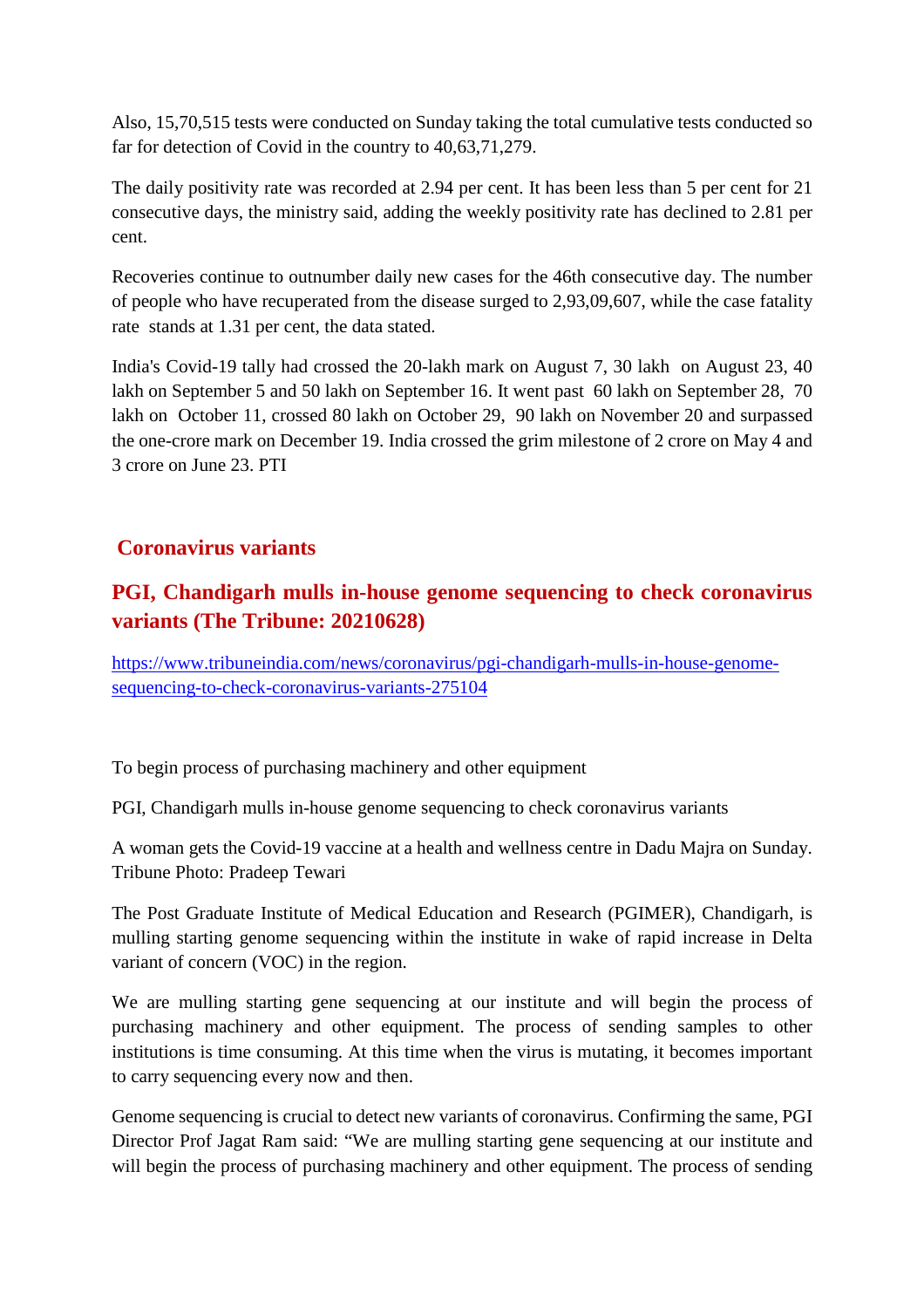samples to other institutions is time consuming. At this time when the virus is mutating, it becomes important to carry sequencing every now and then."

"We can do gene sequencing of patients who are critically ill to understand the pathogen causing the disease. The gene sequencing can be done for many pathogens as well and this will help the clinicians in long run," said Prof Jagat Ram.

Epidemiologist Dr Chandrakant Lahariya said: "All large institutes such as the PGI and others need to have in-house genomic sequencing capacity. In addition, every major state needs to have 1 to 2 labs within states."

T Jacob John, a top virologist, said: "Indian SARS-CoV-2 Genome Sequencing Consortia (INSACOG) consists of 24 selected labs and these are coordinated and quality tested by the National Centre for Disease Control (NCDC). The Government of India does not desire volunteer institutions doing genome sequencing for national survey purposes. If the PGI, Chandigarh, can do genome sequencing, my advice is for the PGI to inform the NCDC and ask if it can join the INSACOG network."

Only 0.3% samples sequenced in UT

Chandigarh has sent only 196 samples for sequencing according to GISAID, a global repository of coronavirus variants. This is only 0.3 per cent of the total cases of Covid-19 detected in Chandigarh to date.

"The recommendation by the WHO is to sequence genome from 5 per cent of all RT-PCR positive swabs to know the present variant profile and detect any new variant that needs to be watched further. There is a second part to variant monitoring - that is to check if any new variant shows a tendency to spread fast (faster than other VoCs) or tendency to cause more disease (than others)," said Virologist T Jacob John.

Dr Lahariya said: "We should aim for 2 per cent of daily cases as well as all samples of those died and a reasonable proportion from cases in children and that of moderate to severe cases. More important is to have representative samples from all states of the country."

#### **Delta Covid variant likely**

#### **Delta Covid variant likely driving huge infection surge in South African province (The Tribune: 20210628)**

https://www.tribuneindia.com/news/coronavirus/delta-covid-variant-likely-driving-hugeinfection-surge-in-south-african-province-274795

The NICD on Friday said nationally there had been 18,762 new Covid-19 infections and 215 Covid-19 related deaths overnight

Delta Covid variant likely driving huge infection surge in South African province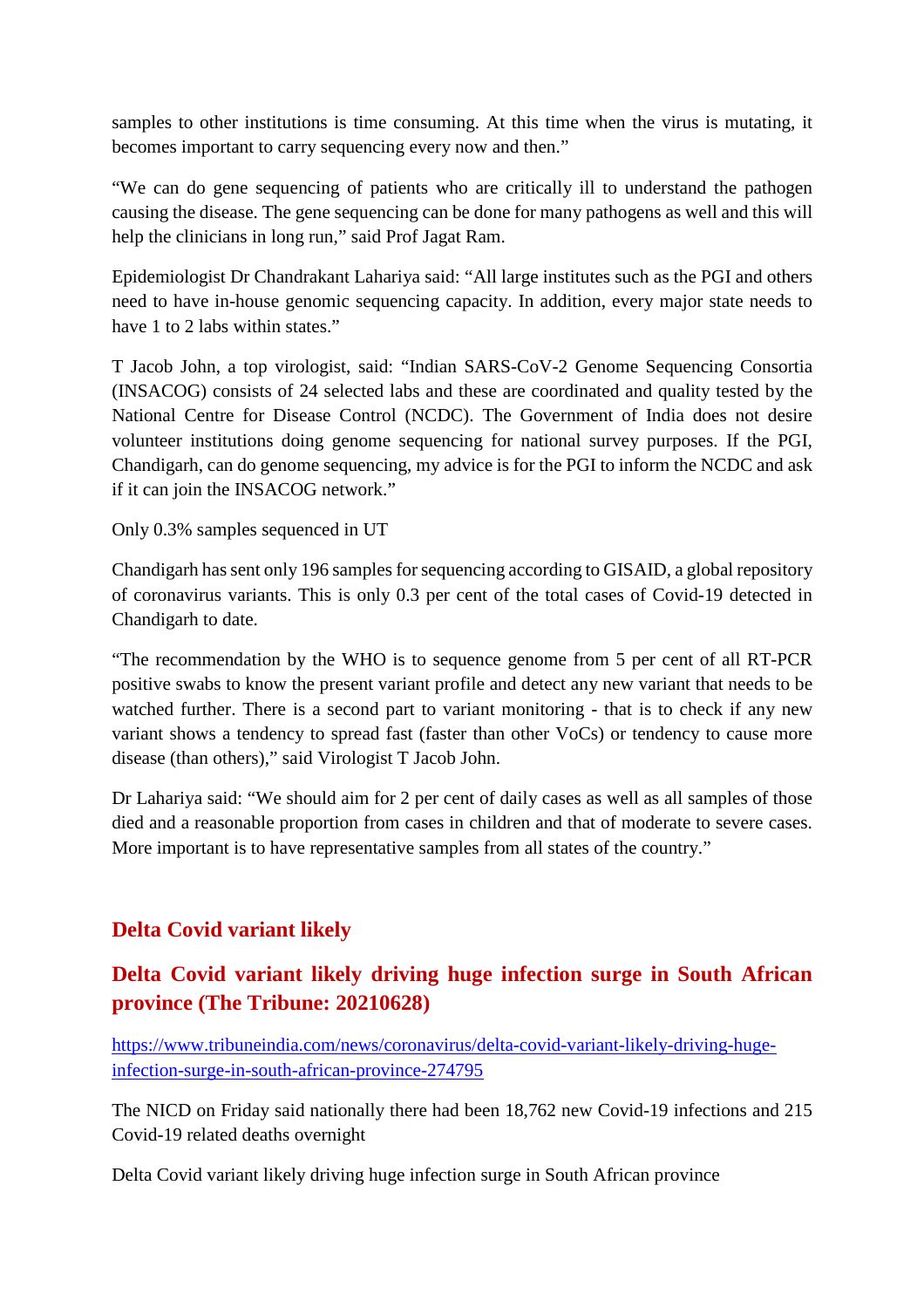A health worker looks on as she waits to give a dose of a coronavirus disease vaccine during a vaccine rollout for teachers in Meyerton, south of Johannesburg. Reuters

The Delta variant of Covid-19, identified in at least 85 countries and first detected in India, is likely responsible for the exponentially rising daily number of virus cases in South Africa's economic hub, Gauteng province, a leading epidemiologist has said here.

Official data would be released by the National Institute of Communicable Diseases (NICD) next week, but it is likely to show that there had been an increase in the transmission of the Delta variant, which is 60 per cent more transmissible than the Beta variant—first identified in South Africa, Shabir Madhi, director of Vaccines and Infectious Diseases Analytical Research Unit at Wits University, told news channel ENCA.

Madhi's comments came as hospitals reported a shortage of beds and burial organisations in Gauteng, especially affecting the Indian community.

"The only way to explain what we are currently seeing is the seeding of a new variant coupled with the waning of immunity.

"Those individuals that have been infected (in the first two waves) are still susceptible to being re-infected, especially when there is a new variant that evolves that is relatively resistant, but they still remain protected against severe infection," Madhi said on Saturday.

The NICD on Friday said nationally there had been 18,762 new Covid-19 infections and 215 Covid-19 related deaths overnight, with 63 per cent of cases in Gauteng province.

Madhi said the current third wave, which is causing more infections and deaths than the previous waves, had surprised him and many others.

"All indications are that we are probably dealing with a spread of a new variant, the Delta variant in particular.

"The magnitude of this is completely unexpected and the worst part is that this is not yet the peak of these hospitalisations. In all likelihood, the peak of the hospitalisations will only occur in the next 2-3 weeks, including the number of people that are dying. That number is going to continue increasing, which is really concerning," he said.

Madhi called for a ban on all mass gatherings as the most important way to reduce the number of infections.

"That is the bottom line. It doesn't matter whether you're ten or fifty people — in a poorly ventilated space those ten or fifty people are going to contribute to hundreds of other infections if they are not cautious at those mass gatherings and particularly if they're not wearing face masks," he said.

A number of schools in Gauteng province have been shut down as teachers and learners increasingly test positive for Covid-19.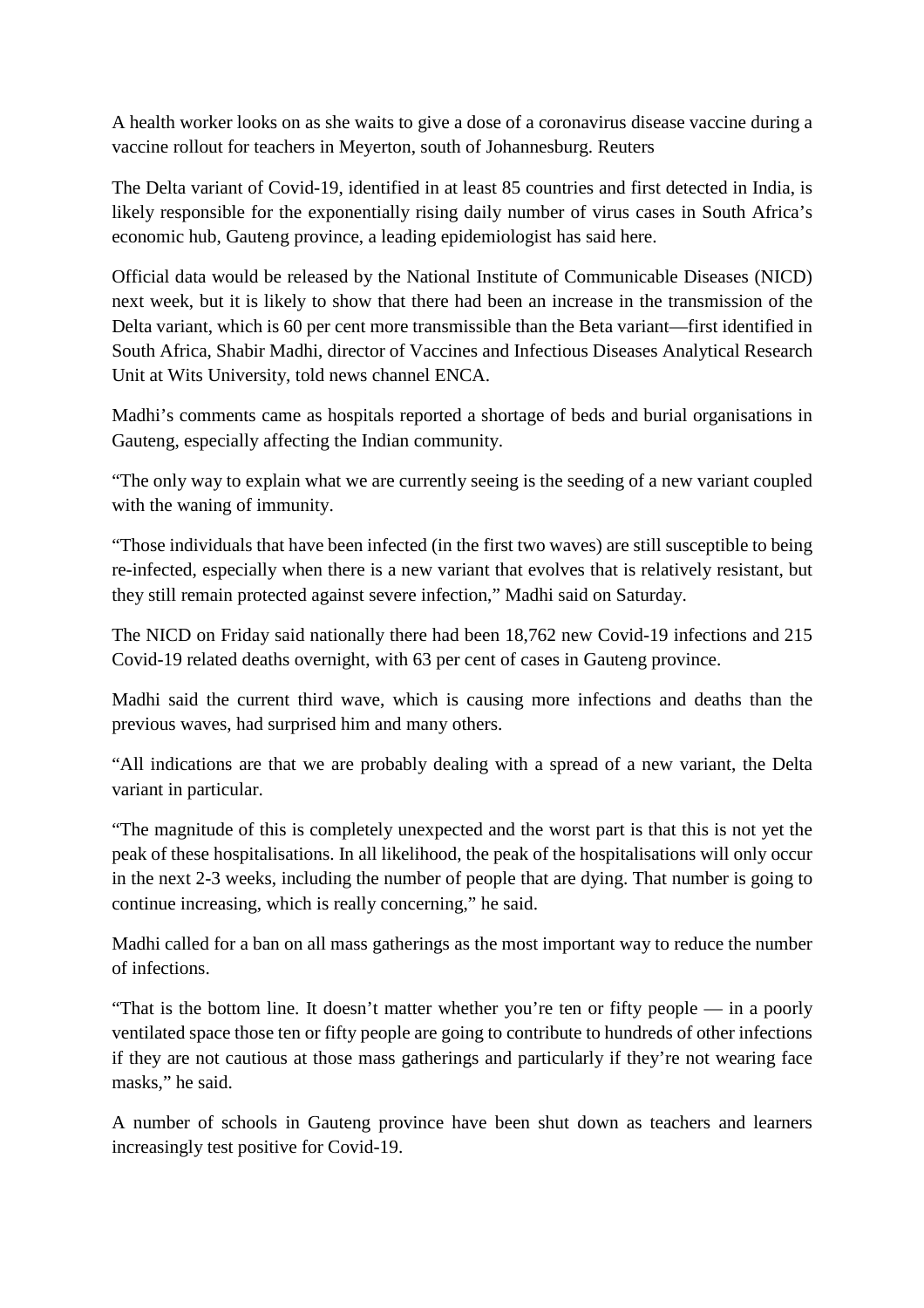The government started a mass vaccination programme for educators on Wednesday. The plan expects to vaccinate 5,82,000 teachers for Covid-19 protection within a fortnight.

The Education Ministry said on Friday that more than 1,05,000 people had been vaccinated across the country in the first two days alone.

South Africa has so far reported over 19 lakh cases of the coronavirus with more than 59,000 deaths. PTI

#### **Vaccine**

#### **States will get 120mn vaccine doses for July (Hindustan Times: 20210628)**

https://epaper.hindustantimes.com/Home/ArticleView



The central government will distribute 120 million doses of coronavirus vaccines – 100 million shots of Covishield and 20 million of Covaxin – to all states and Union Territories for the month of July, according to advance information shared with them, people familiar with the matter said on Sunday.

These 120 million doses will make up for total Covid-19 vaccines being made available across the country through July – 75% of these will be given to states and Union Territories after being acquired by the Centre, and the remaining 25% will be acquired by private hospitals, as per the country's new vaccine policy.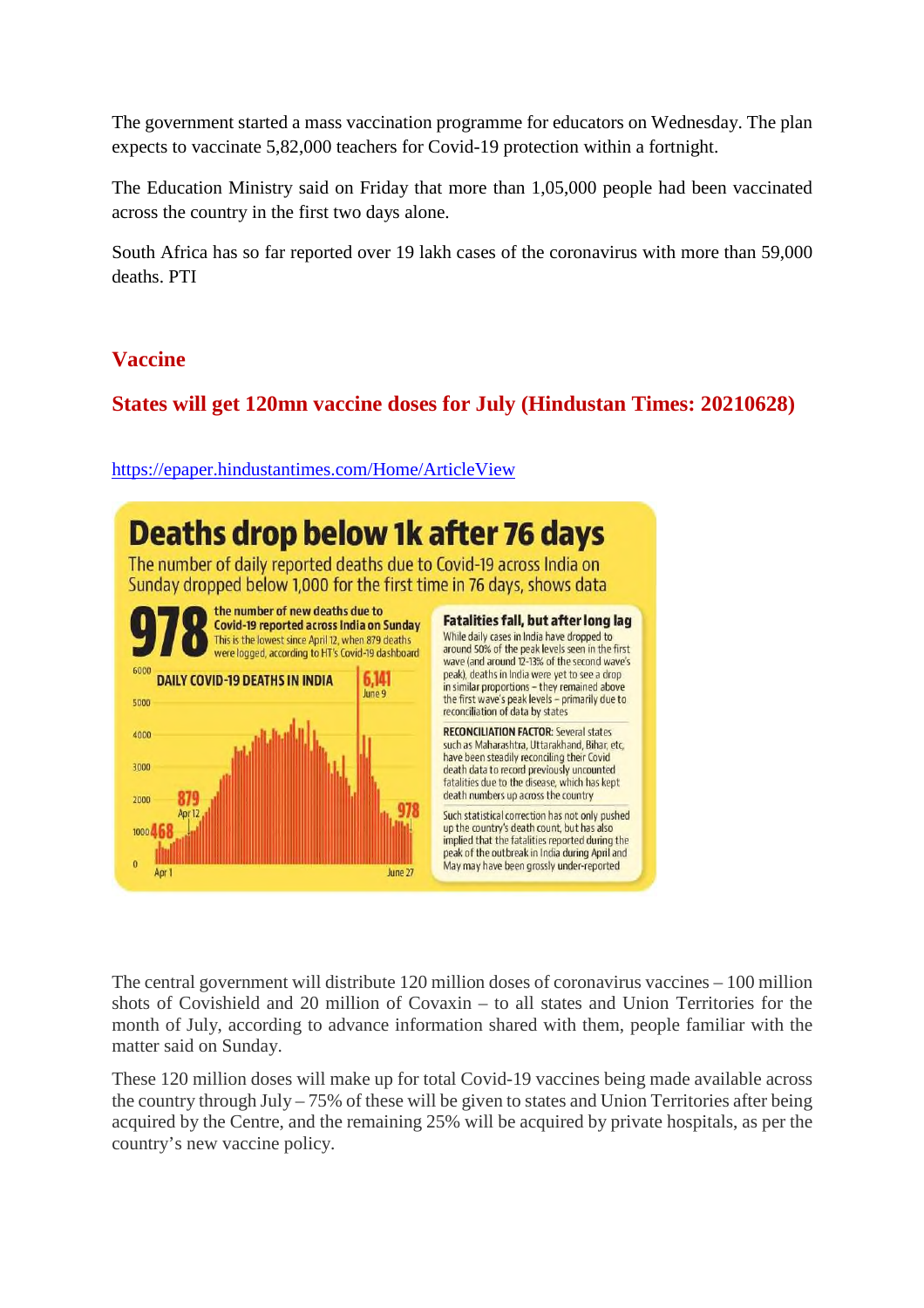This development comes on the heels of India recording its best week of vaccinations – an average of over 6 million doses has been administered every day in the country between June 21 and June 27 after the new phase of the government's vaccine drive came into effect.

Experts, however, warned that the pace of daily vaccination may see a drop from what has been seen in the country the past week as 120 million doses spread across July translates to about 4 million doses a day.

In June, 106 million doses were administered across the country (an average of 3.9 million doses through the month) till Sunday. To be sure, nearly 42 million of these have been administered just this week.

The Union ministry of health and family welfare has been sharing the estimated number of vaccine doses available in a particular month with states before the start of the month as part of its advance visibility plan so that states and UTs can prepare and schedule vaccinations accordingly. "Providing information on availability of vaccine doses in advance helps states and Union Territories plan their vaccination distribution, and in turn slot allocation, schedule in a more effective way," a senior health ministry official said on condition of anonymity.

The Centre has devised a methodology to compute vaccine doses that need to be allotted to states, which includes pro-rata population of 18 years and above age group; the Covid-19 disease burden based on the number of active cases in each region; and progress of the vaccination drive there.

Two vaccines — Covishield and Covaxin — are currently part of the government's vaccination programme. While Serum Institute of India locally manufactures the Oxford-AstraZeneca vaccine under the brand name Covishield, Bharat Biotech and Indian Council of Medical Research co-developed Covaxin.

Another Covid-19 vaccine, Russia-made Sputnik V, developed by Gamaleya Institute, also received the national drugs regulator's emergency use authorisation on April 13, and is being administered at select private Covid-19 vaccination centres in the country under pilot mode.

India has so far administered 371.8 million doses to 265.4 million people since January 16, 2021, when the Covid-19 vaccination drive was launched. A total of 209 million people have received one dose, while 56.4 million people have been fully vaccinated till Sunday morning, according to government data.

The government has, however, said it plans to scale up vaccinations.

"We are preparing to administer close to 10 million doses in a single day by August. The programme will get an increased vaccine supply in coming months," said Dr NK Arora, chairman of the working group on Covid-19 vaccines.

However, an ambitious target of 10 million doses a day will depend almost entirely on supplies, as the country has shown it has the infrastructure and manpower to give close to that many doses a day (8.6 million doses were administered on June 21). To hit this target throughout August, the country would need more than 300 million doses in that month.

While Covishield supplies have been ramped up by the Serum Institute of India to produce 100 million doses a month, scaling up monthly Covaxin supplies may take longer, even though the Centre announced in the past that Covaxin production could go up to 100 million doses per month by September, an official said, asking not to be named.

"The current production capacity is 25 million doses per month and this is likely to be maintained till August-September this year, after which more supplies will happen," an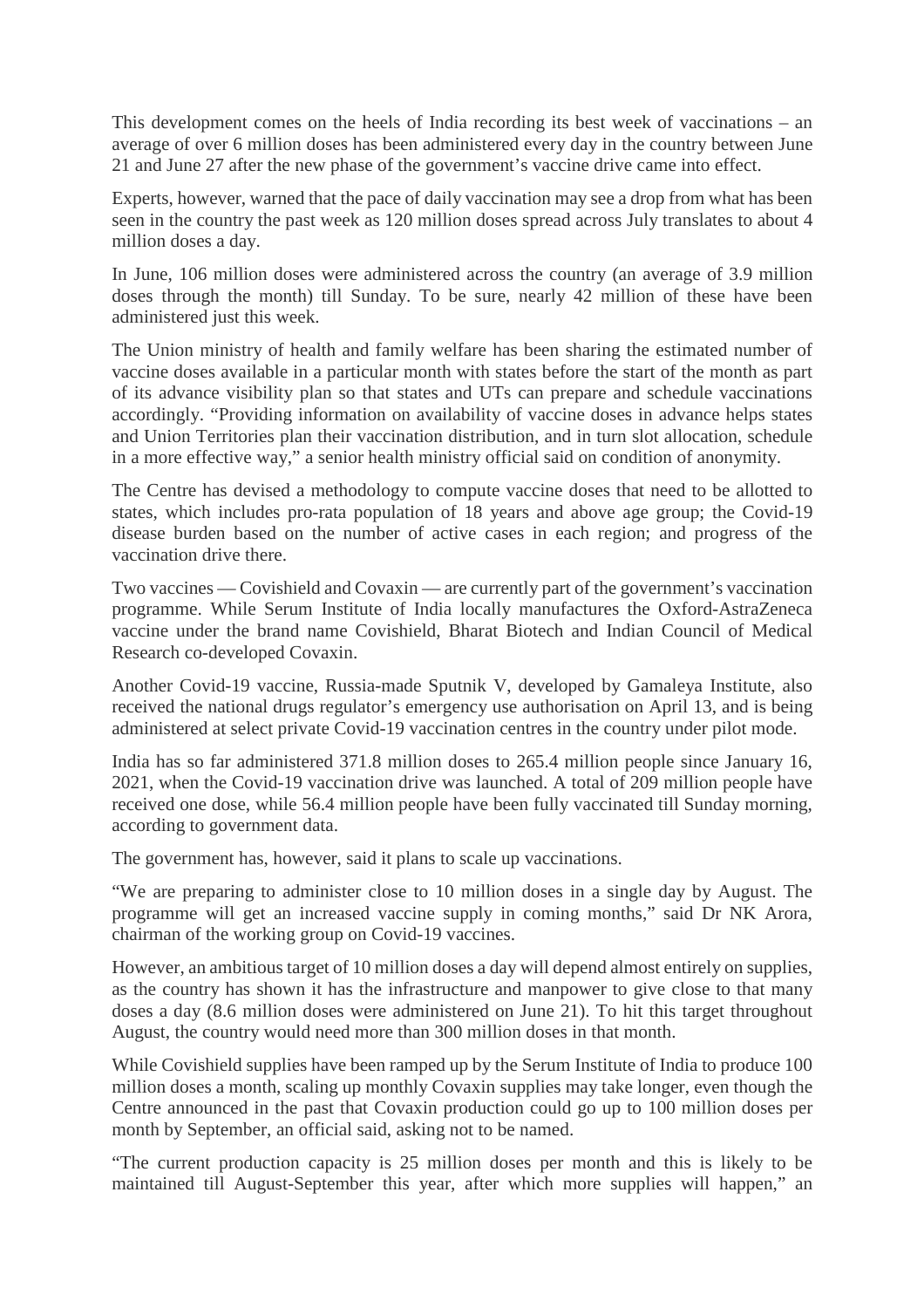executives of Bharat Biotech told HT last week, on condition of anonymity, adding that it looked like by the end of this year, a target of 60-70 million doses was likely.

On June 8, the Centre placed orders for 440 million doses – 250 million doses of Covishield and 190 million of Covaxin – to be procured from August onwards, in addition to an advance order of 300 million doses placed with Hyderabad-based Biological E's vaccine and will be delivered by December. The Biological E vaccine is currently in Phase 3 trials.

Experts stressed that based on current supply rates, covering the country's entire eligible population may take longer than anticipated. "The way our vaccination programme is going, be it insufficient vaccine supplies or other logistical issues, it is going to take a lot of time before the entire target population is covered. Even 8 million a day is not enough if you really want to cover the target population fast enough. Therefore, what is more important is to implement other measures also to break the chain of transmission such as effective messaging regarding strict adherence to Covid appropriate behaviour; maintaining good hygiene, etc," said Jugal Kishore, head, community medicine department, Safdarjung Hospital.

Clinicians stressed the need to take the vaccine to attain protection against the viral disease.

"There are different variants of the virus in circulation; therefore, people should hasten to get the shot as it will provide protection against the disease," said Dr GC Khilnani, former head, pulmonology department, All India Institute of Medical Sciences, Delhi.

#### **Third wave**

#### **Caution and optimism: On preventing the third wave (The Hindu: 20210628)**

https://www.thehindu.com/opinion/editorial/caution-and-optimism-the-hindu-editorial-onpreventing-the-third-wave/article35008164.ece

Third wave may be weaker than second, but vaccination, preventive steps must stay high

India, with the second highest number of cases globally and third highest deaths, is seeing about 50,000 cases being added every day. Though on a decline, the second wave is far from over and several States are relaxing lockdown

#### **Blindness**

#### **Blindness burden in India: restoring vision to the needy (The Hindu: 20210628)**

https://www.thehindu.com/sci-tech/science/blindness-burden-in-india-restoring-vision-to-theneedy/article34993347.ece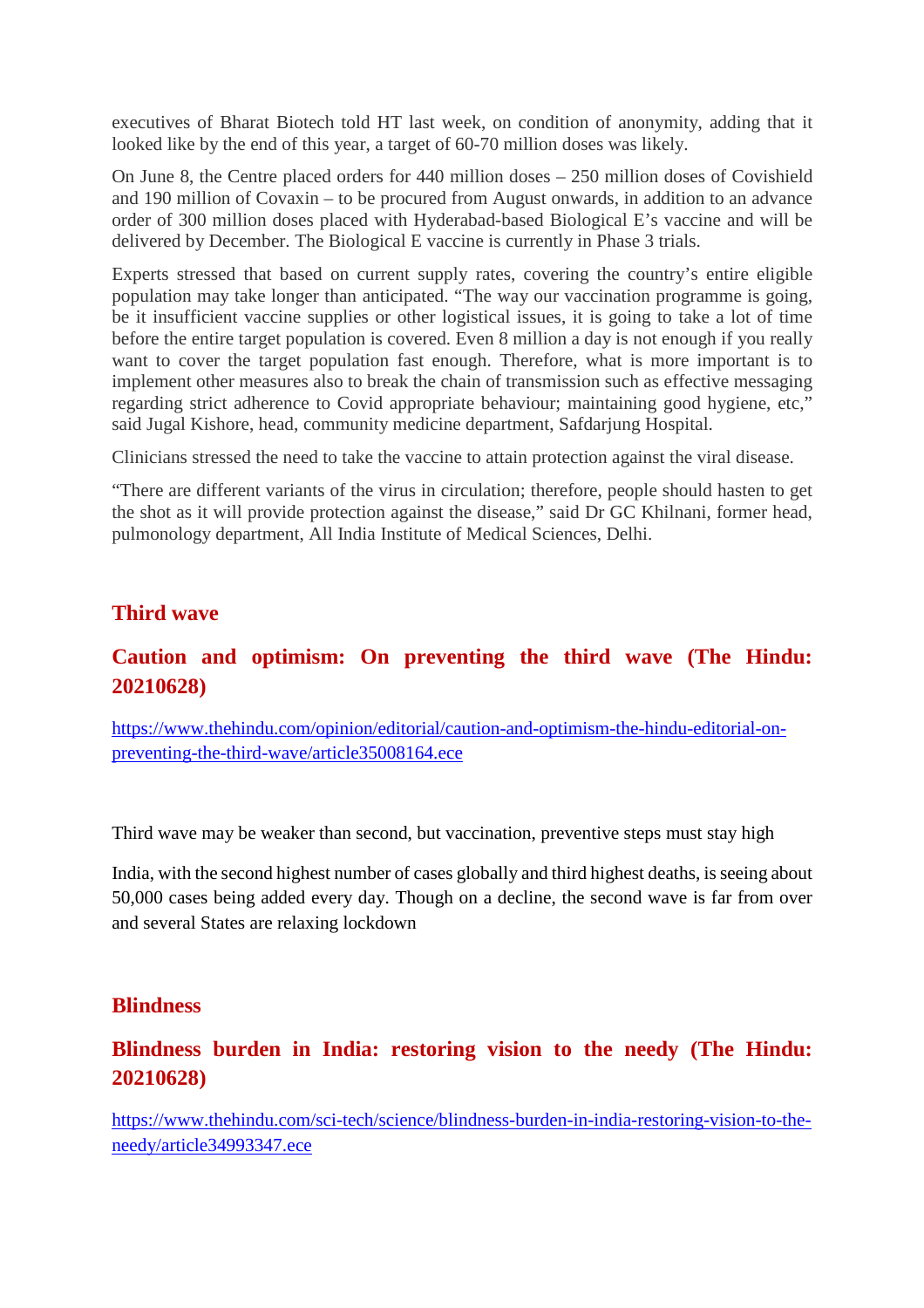As populations age, there is increasing burden of vison-related disorders

About 9.1% of the world's population in 2019, 703 million people, were 65 and over: the result of an acceleration in the ageing of the world populace. By 2050 it

#### **Coronavirus updates**

#### **Coronavirus updates | Dr. Reddy's announces commercial launch of 2-DG (The Hindu: 20210628)**

https://www.thehindu.com/news/national/coronavirus-live-updates-june-28- 2021/article35010541.ece

A woman gets inoculated with a dose of vaccine against COVID-19 at a drive-in vaccination facility in Mumbai.

About 28.1% of adults in India, 59.3% of those aged above 45, and 66.6% of people aged above 60, were administered at least one dose of a COVID-19 vaccine, until 8.30 p.m. on Sunday. June 28, 2021.

India administered 1.64 million new doses of COVID-19 vaccines until 9 p.m. on Sunday, June 28, 2021. Rajasthan recorded the highest number of vaccinations (0.24 million) followed by Gujarat (0.22 million) and Chhattisgarh (0.17 million).

In a separate development, a worrying trend, Maharashtra's cases outweighed its recoveries for the second consecutive day, with the State reporting a mere 8,562 recoveries as against a surge of 9,974 new COVID-19 cases on Sunday.

You can track coronavirus cases, deaths and testing rates at the national and State levels here. A list of State Helpline numbers is available as well.

Here are the latest updates:

#### HYDERABAD

Dr. Reddy's announces commercial launch of 2-DG

Drugmaker Dr. Reddy's Laboratories has announced the commercial launch of 2-deoxy-Dglucose (2-DG), an oral drug for use as an adjunct therapy for hospitalised COVID-19 patients.

The maximum retail price is ₹990 per sachet. It will be made available at a subsidised rate to government institutions, the company said.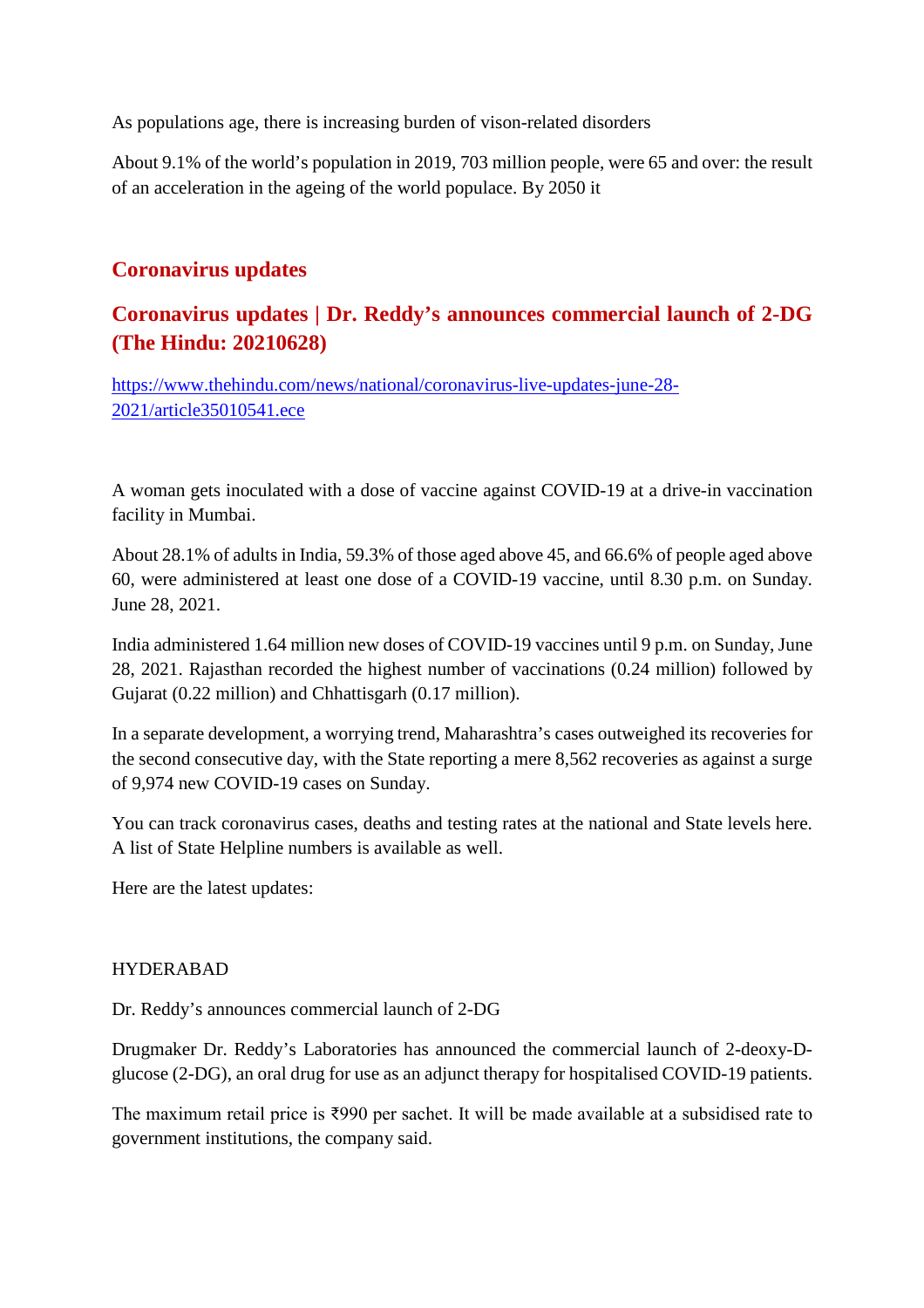India saw a single day rise of 46,148 new coronavirus infections taking the total tally of COVID-19 cases to 3,02,79,331, while daily fatalities were recorded below 1000, taking the total death toll to 3,96,730, according to the Union Health Ministry data updated on Monday.

India saw 979 fatalities due to COVID-19 in a day, the lowest in 76 days.

According to the data published at 7 am, the cumulative vaccine doses administered in the country has reached 32.36 crore under Nationwide Vaccination Drive.

"India achieves another milestone in COVID-19 vaccination and overtakes the USA in total number of Covid vaccine doses administered," the ministry said.

The active cases declined to 5,72,994 comprising 1.89 per cent of the total infections, while the national COVID-19 recovery rate has improved to 96.80 per cent, the data updated at 8 am showed. A net decline of 13,409 cases has been recorded in the COVID-19 caseload in a span of 24 hours. — PTI

#### NATIONAL

'Tribal vaccine coverage better than national average'

Vaccination coverage in tribal areas is "better" than the national average, the government claimed in the Supreme Court.

In fact, more walk-in vaccinations are happening in tribal districts as compared to the national average. The gender ratio for people vaccinated was better in the tribal districts, the Health Ministry said.

Read more

#### TELANGANA

'Important for COVID patients to eat small meals at short intervals'

What are the ideal foods to consume during monsoon, a season which brings many diseases in its wake, especially when we are in the midst of a pandemic? National Institute of Nutrition (NIN) Director R. Hemalatha shares her suggestion to keep the body, mind and soul in the right space in this exclusive interview. For excerpts from the interview click below.

#### MAHARASHTRA

Fresh cases surpass recoveries in Maharashtra

In a worrying trend, Maharashtra's cases outweighed its recoveries for the second consecutive day, with the State reporting a mere 8,562 recoveries as against a surge of 9,974 new COVID-19 cases on Sunday, June 27, 2021.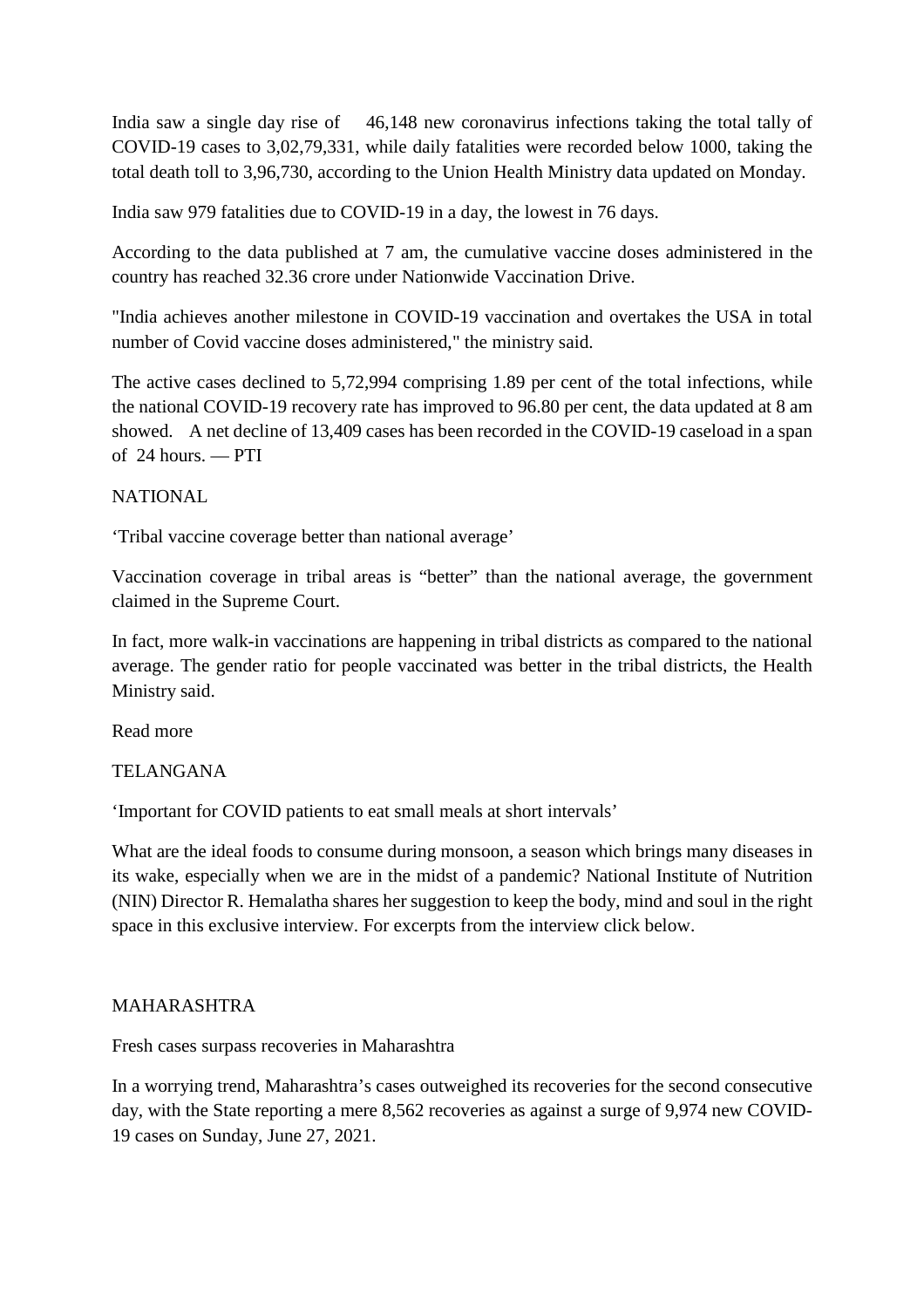The State's active case tally has risen again to 1,22,252 with the three districts in the Maharashtra's 'sugar heartland' — Kolhapur, Satara and Sangli — along with rural Pune and Pimpri-Chinchwad recording spikes.

Read more

TAMIL NADU

Easing of curbs may increase virus transmissibility: expert

Any relaxation in the COVID-19 lockdown may increase the transmissibility of the virus, especially with the emergence of the highly infective mutants and the lack of vaccine uptake, says V. Ramasubramanian, a member of the medical expert committee.

#### **Tribal vaccine coverage**

#### **Tribal vaccine coverage better than national average, Centre tells Supreme Court (The Hindu: 20210628)**

https://www.thehindu.com/news/national/tribal-vaccine-coverage-better-than-nationalaverage-centre-tells-supreme-court/article35009115.ece

Krishnadas RajagopalNEW DELHI, JUNE 28, 2021 04:28 IST

File photo of the Supreme Court of India. | Photo Credit: SUBRAMANIUM S

In fact, more walk-in vaccinations are happening in tribal districts, says Health Ministry.

Vaccination coverage in tribal areas is "better" than the national average, the government claimed in the Supreme Court.

In fact, more walk-in vaccinations are happening in tribal districts as compared to the national average. The gender ratio for people vaccinated was better in the tribal districts, the Health Ministry said.

"Vaccination per million population in tribal coverage is better than the national average as on June 23. Ninety-seven out of 176 tribal districts are performing better than the all-India vaccination coverage," the Ministry informed the court.

Statistics, as on June 23, presented in court shows that "doses per million population" on a national basis is 2,13,244 while in tribal districts it is 2,19,762. The male:female ratio is 54:46 (national) and 53:47 (tribal districts). The walk-in: online vaccination ratio is 78:22 (national) compared to 84:16 in tribal districts.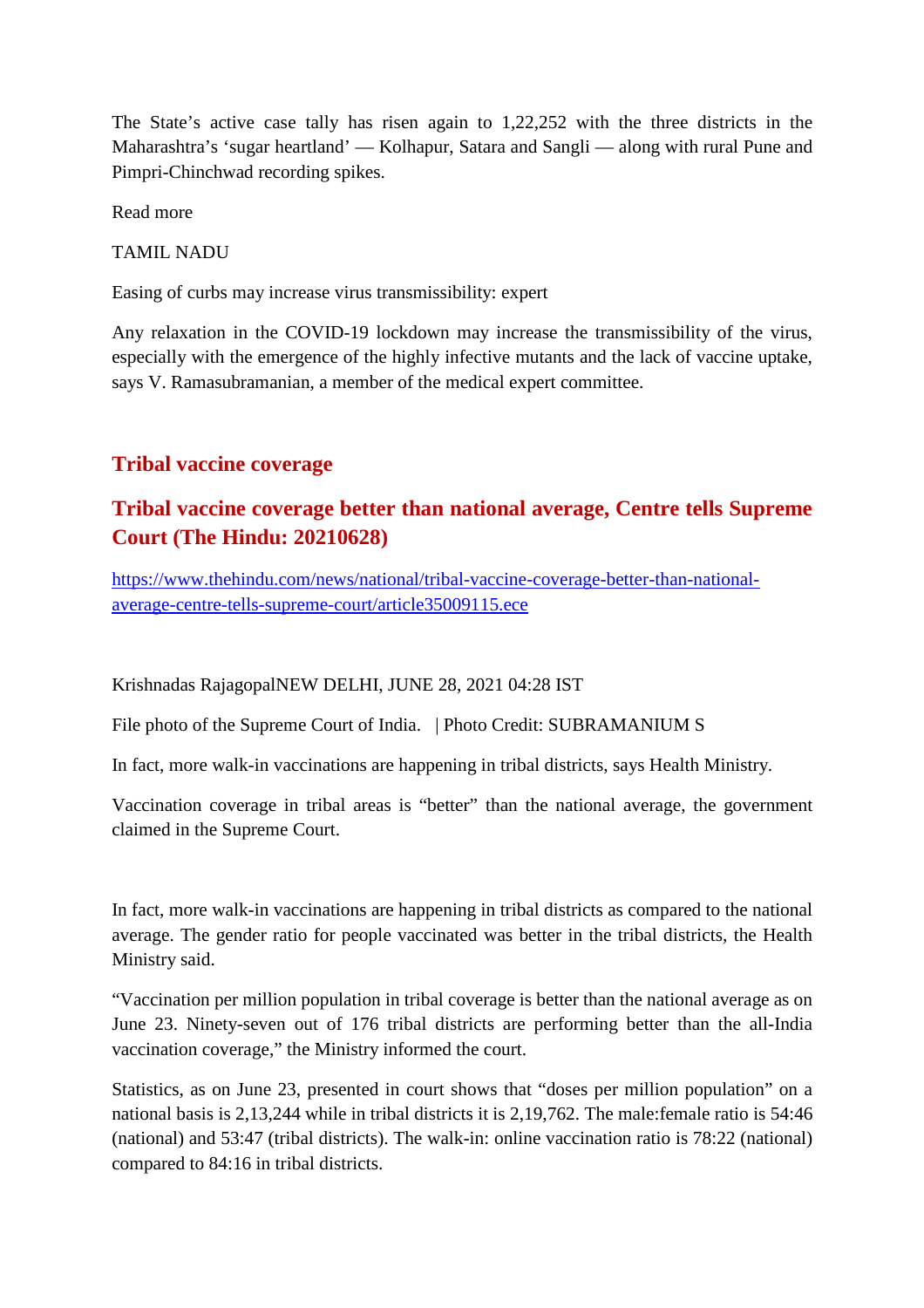#### Remote areas

The Centre said "exceptional" coverage of vaccination was observed even in districts with the most difficult and remote areas and with higher proportion of tribal population. A chart shows that up to 86.5% of the Schedule Tribe population in Ladakh, Lakshwadeep, Himachal Pradesh, Sikkim and Tripura had at least one vaccine dose.

The Health Ministry was responding to apprehensions raised in the court that online registration for vaccine slots on CoWin for those above 18 years would starkly reveal the digital divide between urban and rural/tribal areas.

The Centre said that out of 1,24,969 vaccination centres on CoWin, 93,044 centres, that is 74.45%, were located in rural areas.

Out of 17,10,18,010 total doses administered through these 1,24,969 vaccination centres between May 1 and June 23, 9,61,84,637 (56.24%) doses have been administered at the rural vaccination centres, the Ministry said.

Comments will be moderated by The Hindu editorial team.

Comments that are abusive, personal, incendiary or irrelevant cannot be published.

Please write complete sentences. Do not type comments in all capital letters, or in all lower case letters, or using abbreviated text. (example: u cannot substitute for you, d is not 'the', n is not 'and').

We may remove hyperlinks within comments.

Please use a genuine email ID and provide your name, to avoid rejection.

#### **Vaccine doses**

#### **Coronavirus | 1.64 million vaccine doses administered on Sunday (The Hindu: 20210628)**

https://www.thehindu.com/news/national/coronavirus-vaccine-doses-administered-onsunday/article35008617.ece

Rajasthan records highest number of vaccinations.

India administered 1.64 million new doses of COVID-19 vaccines until 9 p.m. on Sunday. Rajasthan recorded the highest number of vaccinations (0.24 million) followed by Gujarat (0.22 million) and Chhattisgarh (0.17 million).

Between June 1 and 26, 4.06 million doses were administered daily in India on average.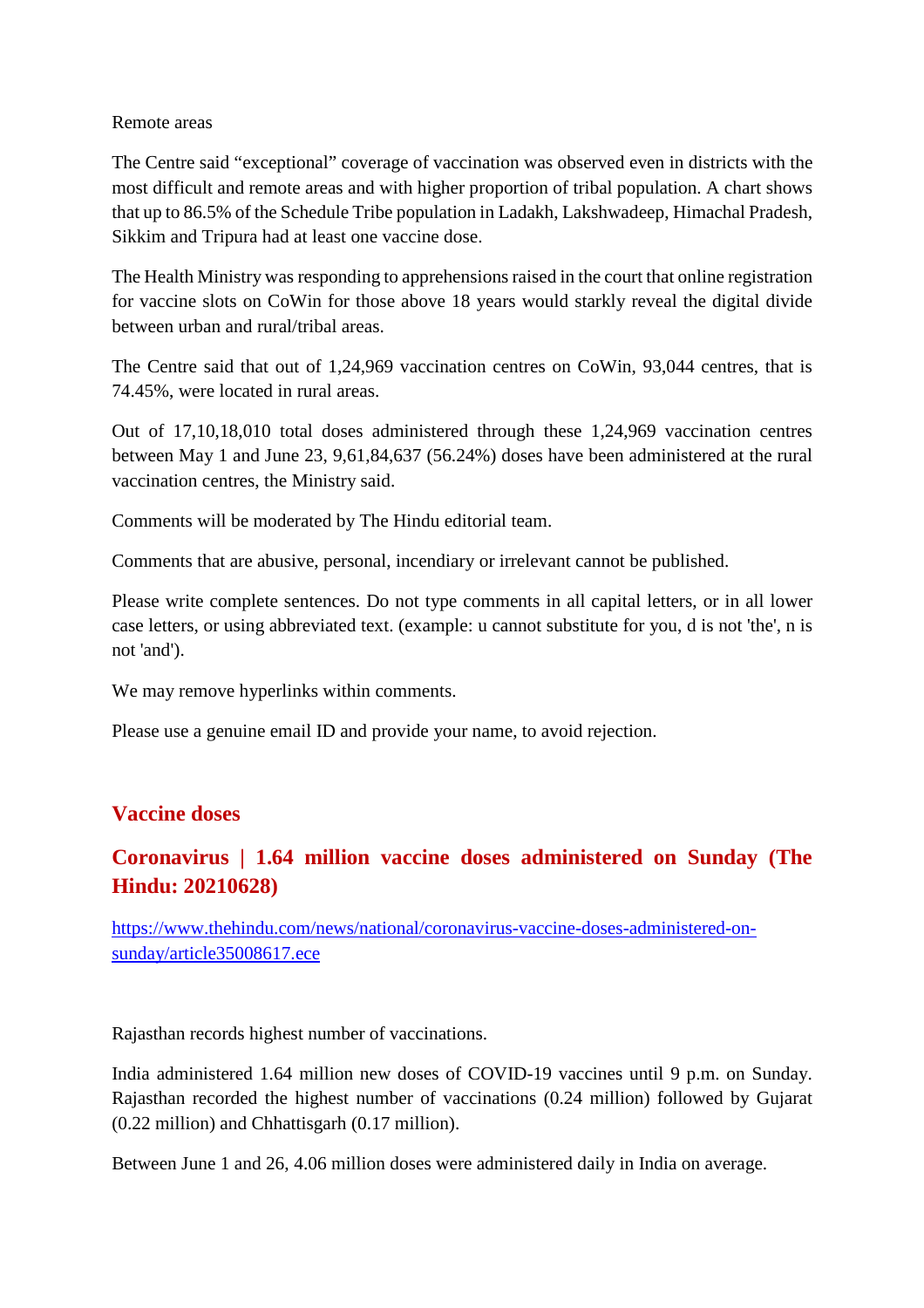At the current rate, a total of 1,089.10 million doses can be administered by December 31, 2021, which is around 791 million doses less than those required to fully vaccinate all adults (1,880.37 million doses).

To fully inoculate all adults by the end of this year, 8.25 million doses need to be given daily on average in the country.

Coronavirus | 1.64 million vaccine doses administered on Sunday

About 28.1% of adults in India, 59.3% of those aged above 45, and 66.6% of people aged above 60, were administered at least one dose of a COVID-19 vaccine, until 8.30 p.m. on Sunday.

While 19.4% of the country's population has received at least one dose, only 4.1% are fully vaccinated. The figures are based on the estimated population in 2021.

45,217 new cases

India recorded 45,217 new COVID-19 cases until 8.45 p.m. on Sunday, taking the cumulative caseload to 3,02,77,659. As many as 958 new deaths were also registered taking the tally to 3,96,741.

Kerala reported 10,905 new infections, followed by Maharashtra (9,974) and Tamil Nadu (5,127). Maharashtra recorded 405 new fatalities, followed by Tamil Nadu (91) and Karnataka (89). Maharashtra's fatalities include backlog deaths which were missed in the previous reports.

#### **70% vaccination coverage**

#### **BBMP targeting 70% vaccination coverage by July-end The Hindu: 20210628)**

https://www.thehindu.com/news/cities/bangalore/bbmp-targeting-70-vaccination-coverageby-july-end/article35009048.ece

A crowd gathered outside BBMP Dasappa Hospital in Bengaluru on Sunday after hospital staff announced there was a shortage of COVID-19 vaccine. | Photo Credit: K. MURALI KUMAR

We will ensure there are enough vaccines available for the second dose, says Gaurav Gupta

The Bruhat Bengaluru Mahanagara Palike (BBMP) has set an ambitious target of vaccinating at least 70% of the adult population by the end of July. In a few days, 50% of the adult population in the city will be vaccinated against COVID-19.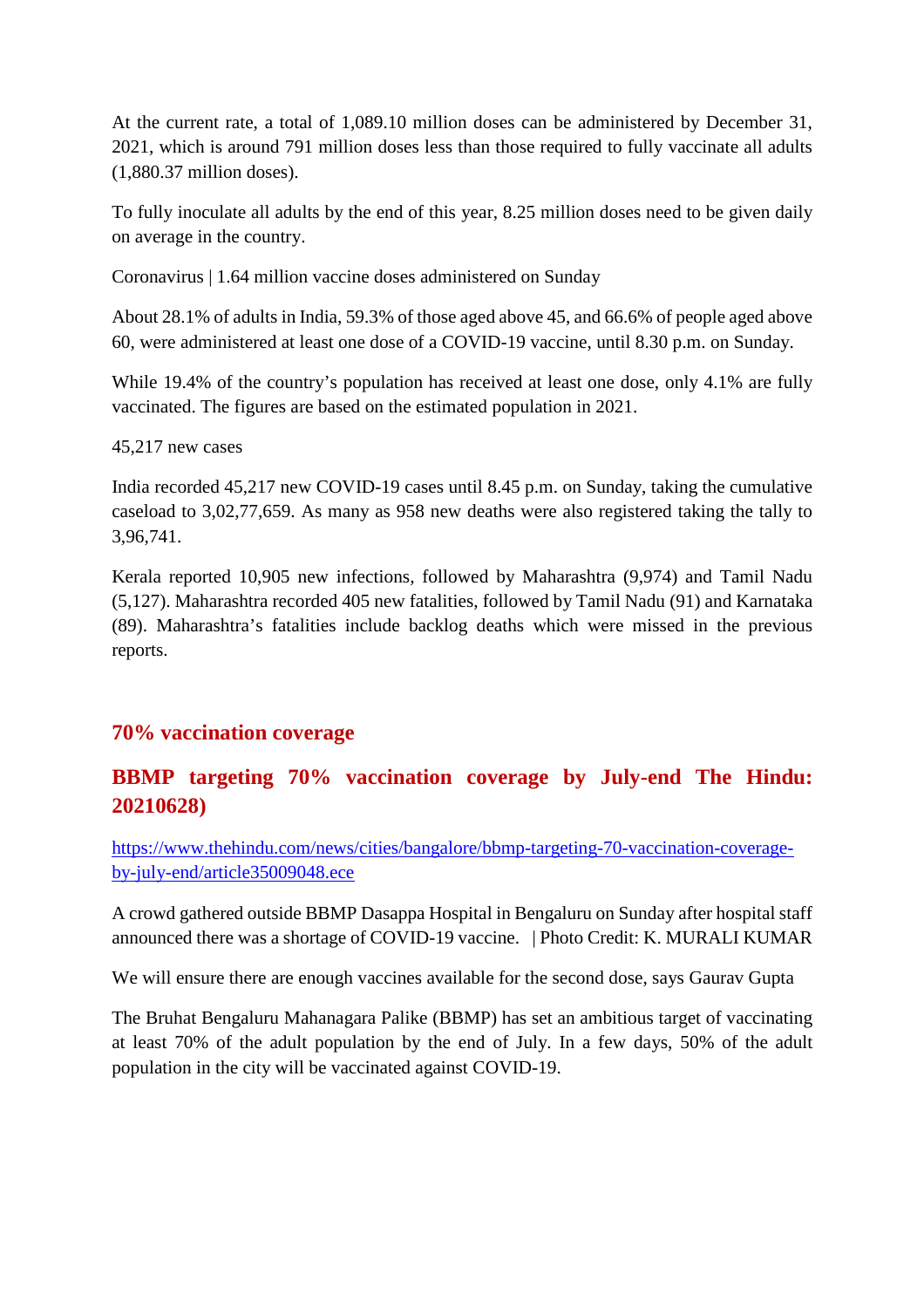Speaking to reporters on the sidelines of low-key Kempe Gowda Jayanti celebrations at the BBMP head office here on Sunday, civic chief Gaurav Gupta said in preparing for the third wave, the BBMP was focusing primarily on improving vaccination coverage.

"Over one lakh citizens were vaccinated on Friday and Saturday. In another two days, 50% of the adult population will be vaccinated. While the gap between first and second dose for Covishield is 12 weeks, it is six weeks for Covaxin; we will ensure there are enough vaccines available for the second dose," he said.

Stating that the BBMP was organising vaccination camps in many places, he urged citizens to avail themselves of the service .

With marriage halls also opening from Monday, Mr. Gupta said that citizens must get permission for events/weddings from the zonal joint commissioners.

"They must provide the complete guest list and permission will be accorded to each guest on the list individually. This way, the responsibility is both on the event organisers and owners of halls/convention centres/hotels, etc.," he said and added that marshals had already been directed to monitor such events to ensure that COVID-19-appropriate behaviour is adhered to.

Some restrictions had already been imposed in districts bordering neighbouring Maharashtra, where travellers from that State were required to possess a negative RT-PCR certificate or be vaccinated, at least first dose. Similar restrictions are also being considered for districts bordering neighbouring Kerala, he said.

The BBMP had set up special desks at Kempegowda International Airport and at railway and bus stations to monitor travellers. "We will be placing extra vigil here," he added.

#### **ICMR (The Asian Age: 20210628)**

http://onlineepaper.asianage.com/articledetailpage.aspx?id=15676709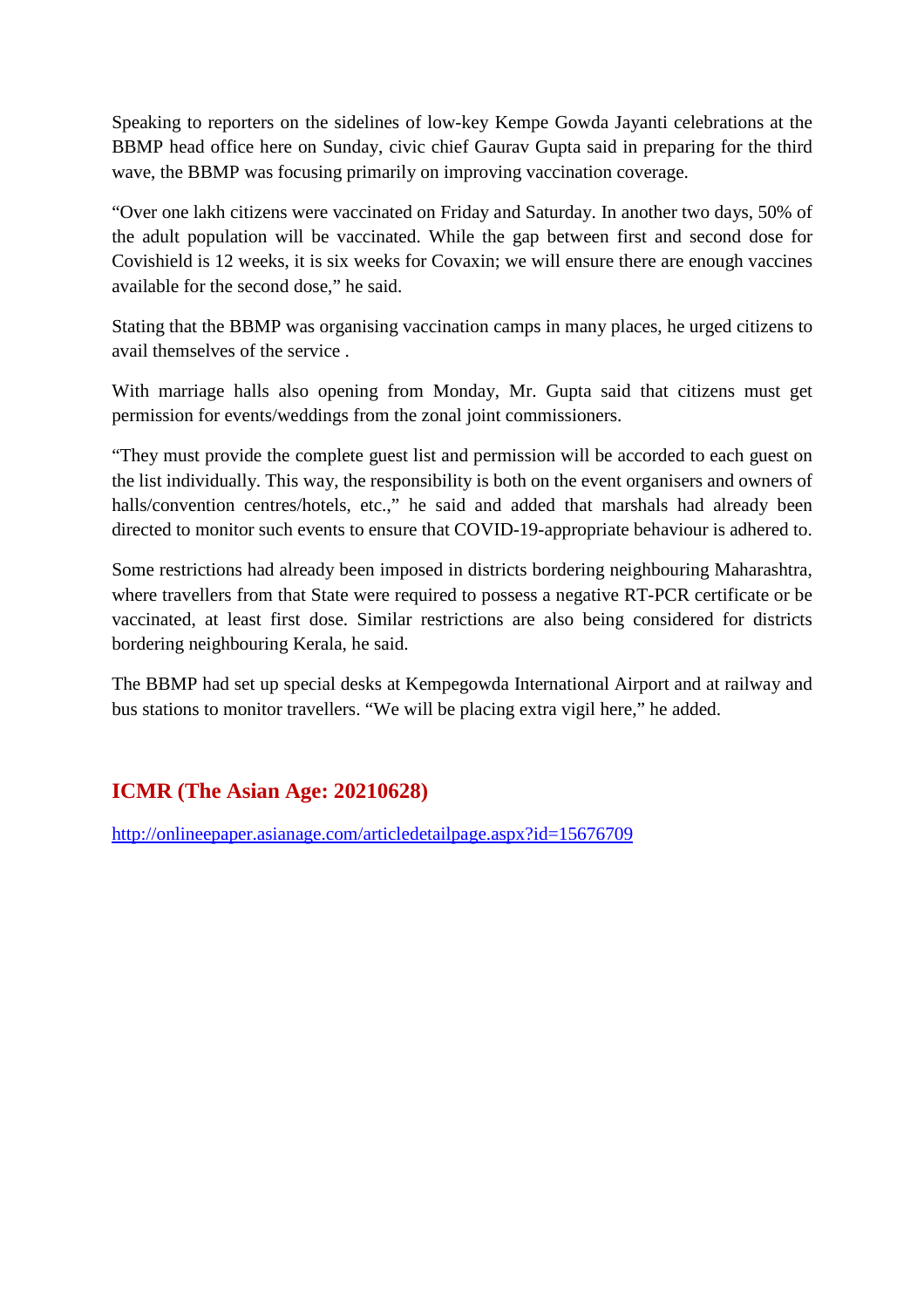# 64L jabs in 1 day: **ICMR** says 'third wave' may be late

#### 50,040 cases in 24 hrs; 1,258 deaths

#### **AGE CORRESPONDENT** NEW DELHI, JUNE 27

The Centre on Sunday said India's Covid-19 vaccination coverage has crossed 32 crores as 64.25 lakh vaccine doses were administered in the last 24 hours. The Union health ministry said<br>more than 1.15 crore doses are still available with the states/UTs to be administered and 20.49 lakh more doses are in the pipeline and will be received by the states/UTs in the next three days.

"The vaccination drive has been ramped up through the availability of vaccines. more advance visibility of vaccine availability to states and UTs for enabling better planning by them and streamlining the vaccine<br>supply chain," the health<br>ministry said. So far only 5.6 per cent of India's adult population has received two doses of the anti-Covid vaccines.

 $\begin{tabular}{c} India reported & 50,040\\ new cases & and & 1,258 \end{tabular}$ deaths in the last 24<br>hours. Dr N.K. Arora, chairman of the Covid-19 working group, said that the government plans to administer one crore<br>doses every day. "The Indian Council of Medical Research has come up with a study which says a third wave is likely to come late. We have a window of around 6-8 months to immunise everybody in the country... the trial for Zydus Cadila vaccine is almost complete. By the end of July or in August, we might be able to start administering this vaccine to children of the 12-18 age group," Dr Arora said. Health experts feel the vaccination of children will pave the way for the reopening of schools.

The Centre in an affidavit to the Supreme Court Saturday, said it Turn to Page 4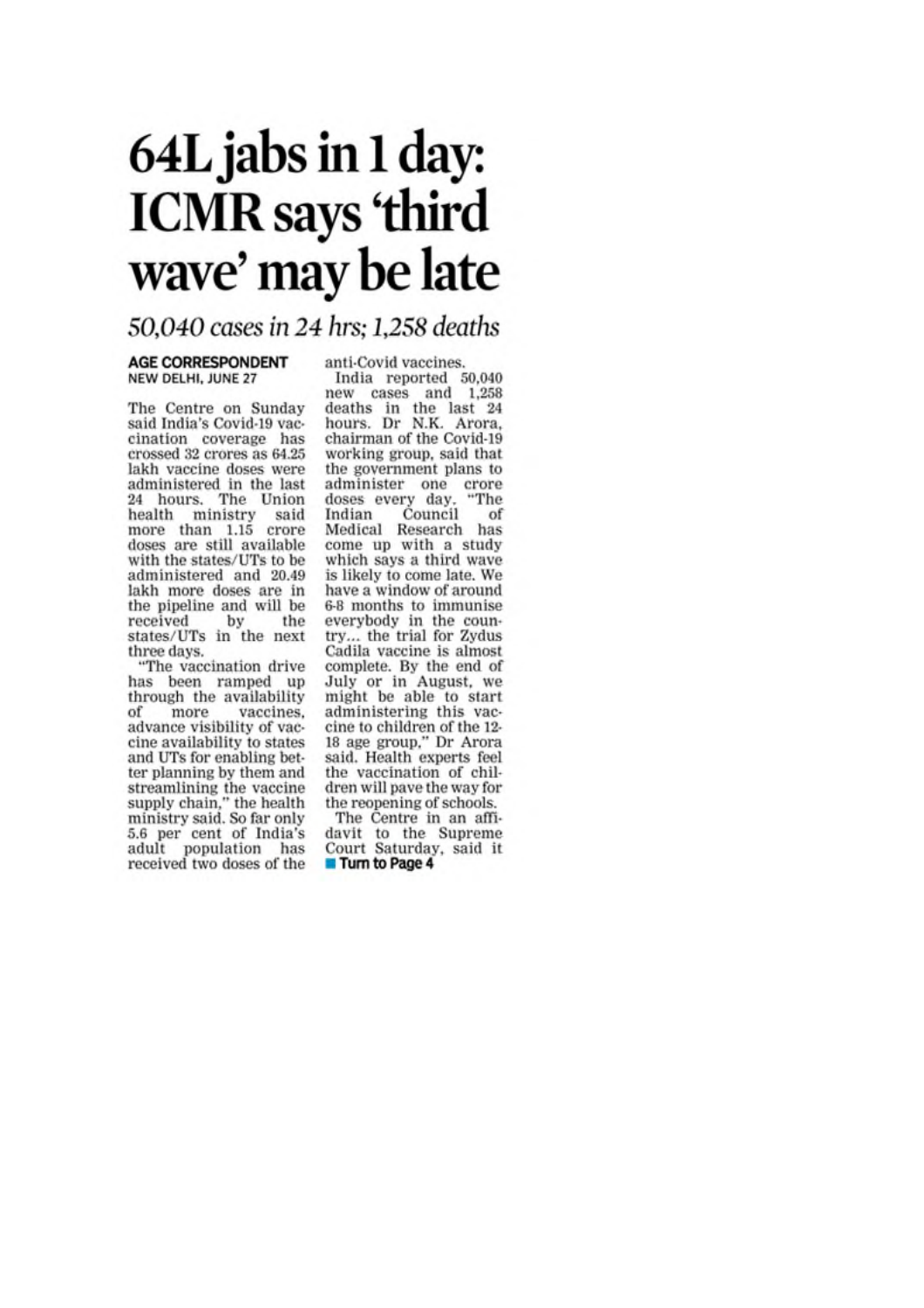#### **Vaccination of Kids (The Asian Age: 20210628)**

http://onlineepaper.asianage.com/articledetailpage.aspx?id=15676699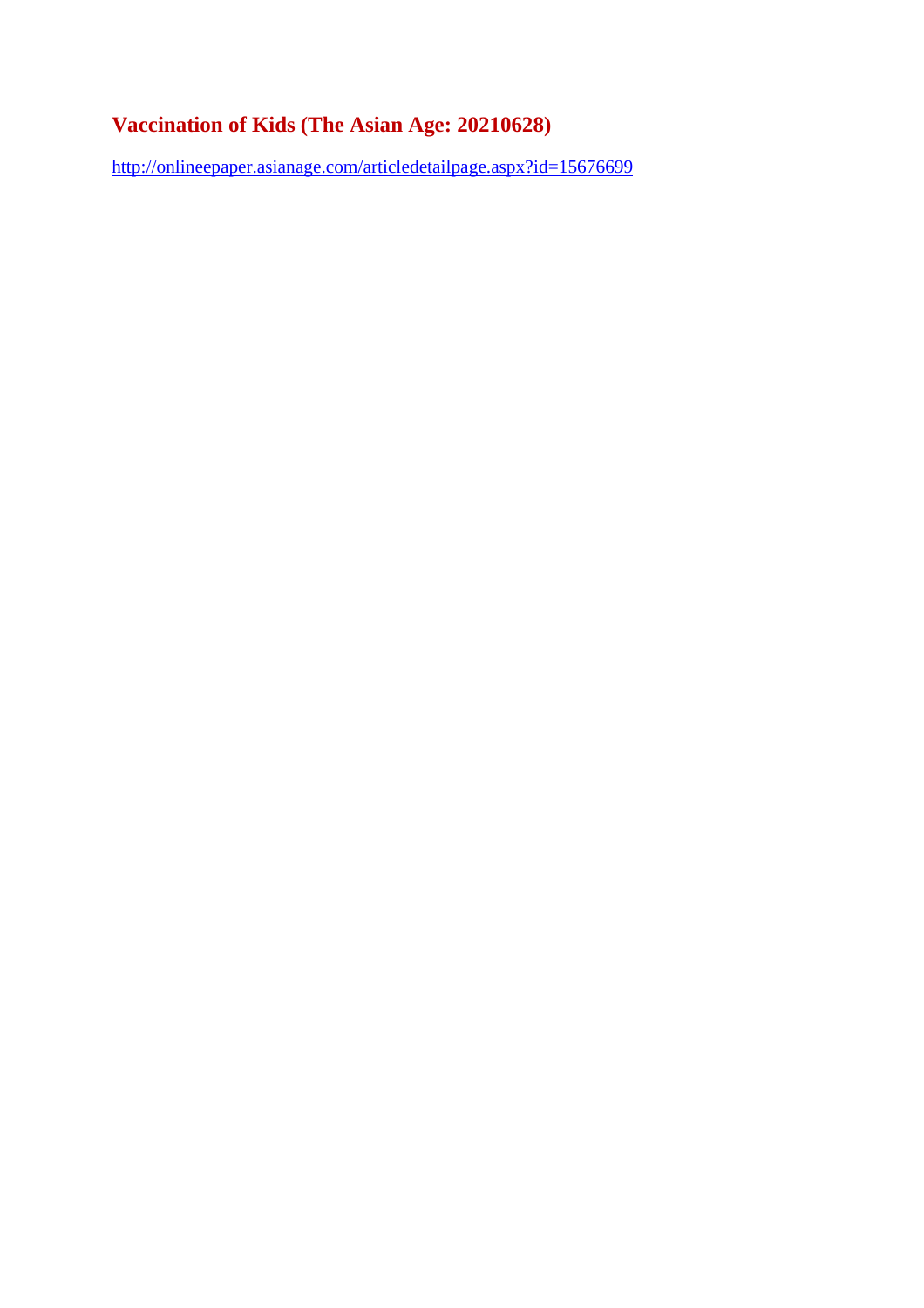#### ■ Making jabs available for children will be a milestone achievement'

# **AllMS: Vaccination of kids** must before schools reopen

New Delhi, June 27:<br>Making Covid-19 vaccine available for children will be a milestone achievement and pave the way for reopening of schools and resumption of outdoor activities for them, AIIMS chief Dr Randeep Guleria said.

He said the data of phase two and three trials of Bharat Biotech's Covaxin on the two to 18 year age group is expected by September.

The vaccine can be available for children in India around that time following approval from the drug regulator, he

said.<br>"If the Pfizer vaccine gets approval before that, it can also be an<br>option for children," Dr Guleria told a news agency on Saturday.

According to a senior government official. pharmaceutical major Zydus Cadila is also likely to soon apply to the **Drugs** Controller General of India (DCGI) for emergency use<br>authorisation for its emergency Covid-19 vaccine ZyCoV-D, which it claims can be given to both adults and children.

"So, if the Zydus vaccine gets approval, it<br>will be another option," Dr Guleria said.

that He stressed though children mostly have mild infections of Covid-19 and some even are asymptomatic, they can be carriers of the infection.

Underscoring that there has been a major loss in studies in the last one-and-half years on account of the Covid-19 pandemic, the AIIMS<br>chief said, "Schools

## More delay in Sputnik V rollout in Delhi-NCR

#### **AGE CORRESPONDENT** NEW DELHI, JUNE 27

The rollout of Russian<br>jab 'Sputnik V' has been delayed at various private hospitals in the Delhi-NCR region yet again.

The hospitals however suspect that there may be a delay on the part of suppliers. Indraprastha Apollo Hospital in the national capital had earlier said that it would tentatively start administering the two-dose vaccine by June 25 however, spokesman from the hospital said that authorities do not have clarity on the dates of the vaccine rollout yet.

"We do not have a clarity on the dates of the vaccine roll-out.' spokesman of Apollo<br>Hospitals said, Another official of Madhukar<br>Rainbow Children's Children's Hospital said the facility

important role in that."

Vaccination is the way

out from the pandemic,

The government has<br>recently cautioned that

even though Covid-19

has not impacted chil-

dren greatly till now, that can increase if

there is a change in the

behaviour of the virus

or in epidemiology<br>dynamics. It said that

preparations are being

made to deal with any

he said.

has also not received<br>Sputnik V doses so far from Hyderabad-based<br>Dr Reddy's Laboratories, the marketing partner<br>for the vaccine in the<br>country. "There is a delay on the part of the suppliers. They have not shared any specific reason for it. I think it could be related to the supply of both the doses together," an official said.

The Centre has fixed<br>the price of the vaccine at ₹1,145 per dose. The maximum price of Covishield for private COVID-19 Vaccination Centres (CVCs) has been fixed at ₹780 per dose,<br>while that of Covaxin at ₹1,410 per dose. Russia's Gamaleya National<br>Research Institute of Epidemiology and<br>Microbiology has developed the vaccine and the Russian Direct Investment Fund (RDIF) is marketing it globally.

## City needs 45L **Covid doses in July: Delhi govt**

New Delhi, June 27: The Delhi government has informed the Centre that the city needs 45 lakh<br>doses of Covid-19 vaccines in July to keep up the current vaccination rate of 1.5 lakh jabs daily,<br>AAP MLA Atishi said on **Sunday**.

"More than 45 lakh doses will be needed if the pace of vaccination<br>increases," she said.

According to the city's vaccination bulletin, 25<br>per cent of Delhi's population in the 18-44 age group has received at least one dose of vaccine. Ninety-two lakh people in this age group are eligible for vaccination in the city.

The national capital reported 89 cases of Covid-19 and four deaths on Sunday as the positivity rate dipped to 0.12 per cent, according to data shared by the health department here.  $-PTI$ 

have to be reopened and such situation. vaccination can play an

national expert  $\mathbf{A}$ group has been formed to review Covid-19 infections among children<br>and approach the pandemic in a new way and reinforce the nation's preparedness for it.

On the issue of vacci-<br>nating children, NITI Aayog member (Health) Dr V.K. Paul recently<br>said, "Child cohort is not a small one. My rough guess is that if it is between 12 to 18 years, this itself is about 13 to

14 crore population for which will we need about 25-26 crore doses.

He further shared that not only<br>Biotech's **Bharat** Covaxin, Zydus Cadila's vaccine is also being tested on children.

"So when Zydus comes for licensure soon. maybe we have enough data to take a view on whether the vaccine can be given to children," Mr Paul said.

 $-PTI$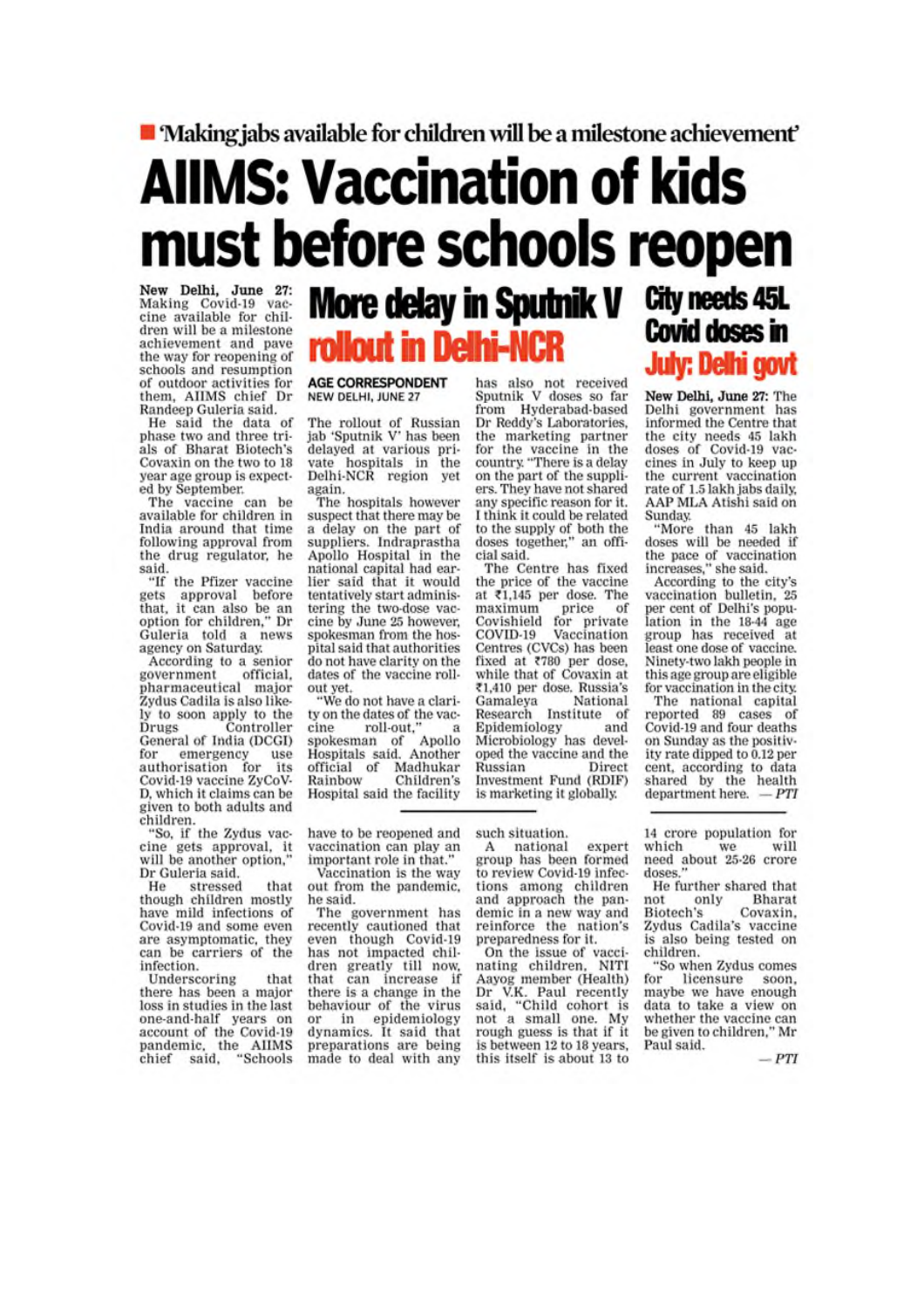#### **Even in pandemic, pressure to be happy**

#### **Even in pandemic, pressure to be happy (The Indian Express: 20210628)**

https://indianexpress.com/article/opinion/columns/even-in-pandemic-pressure-to-be-happy-7377500/

A culture that overdoes joy and slots anger, sadness and fear as emotions to run from, is disregarding the complexities of being alive.

We've reached a point in this pandemic where lines like 'stretch more to stress less' sound like infuriating bunkum.

I have spent the last month in a remote part of Kullu valley in Himachal Pradesh where there has been a 2 pm curfew most of June. Roads and markets are deserted, you can walk for miles without seeing anyone. The locals are huddled indoors; life has reverted to what it was like maybe 30 years ago. Covid's signature tensions, fear of illness and looming economic bloodshed, somehow, feel less potent here. Perhaps a largely agrarian community accustomed to a slower existence is better equipped psychologically to handle the fallout of a pandemic.

In the cottage next to mine is a large joint family from West Delhi. They are three generations travelling together, with their dog, who didn't eat for a week because the matriarch passed on (of Covid). The languishing pet has become a focal point for the rest of them who are in various stages of post Covid shock and bereavement. They decided to head to the mountains hoping a change of scene would pull their pet out of the throes of depression. All day I hear them discussing whether Brownie would like to drive up to see snow or what they should cook to cheer him up. Humanity is thriving despite this season of despair, when so many are recovering from an emotional battering they never saw coming.

We will never fully understand the range of heartbreaking calamities that have struck people this peculiar year. In a way, we are all grieving. If it's not about a death, it's for missed school and lost opportunities, or for rites of passage like graduations and weddings that were cancelled or postponed. It's like a taut, invisible film has been lowered in front of every human being, condemning us to our lonesome bubbles for God knows how long more. Yet, in this oppressive and joyless atmosphere, when I open Instagram I am urged to dive into new pursuits, as if all it takes is baking and yoga to switch off and find peace.

Why did the government really initiate J&K talks?

How PV Narasimha Rao, India's first 'accidental' prime minister, earned his place in history

We need a bold, imaginative approach to peace in Kashmir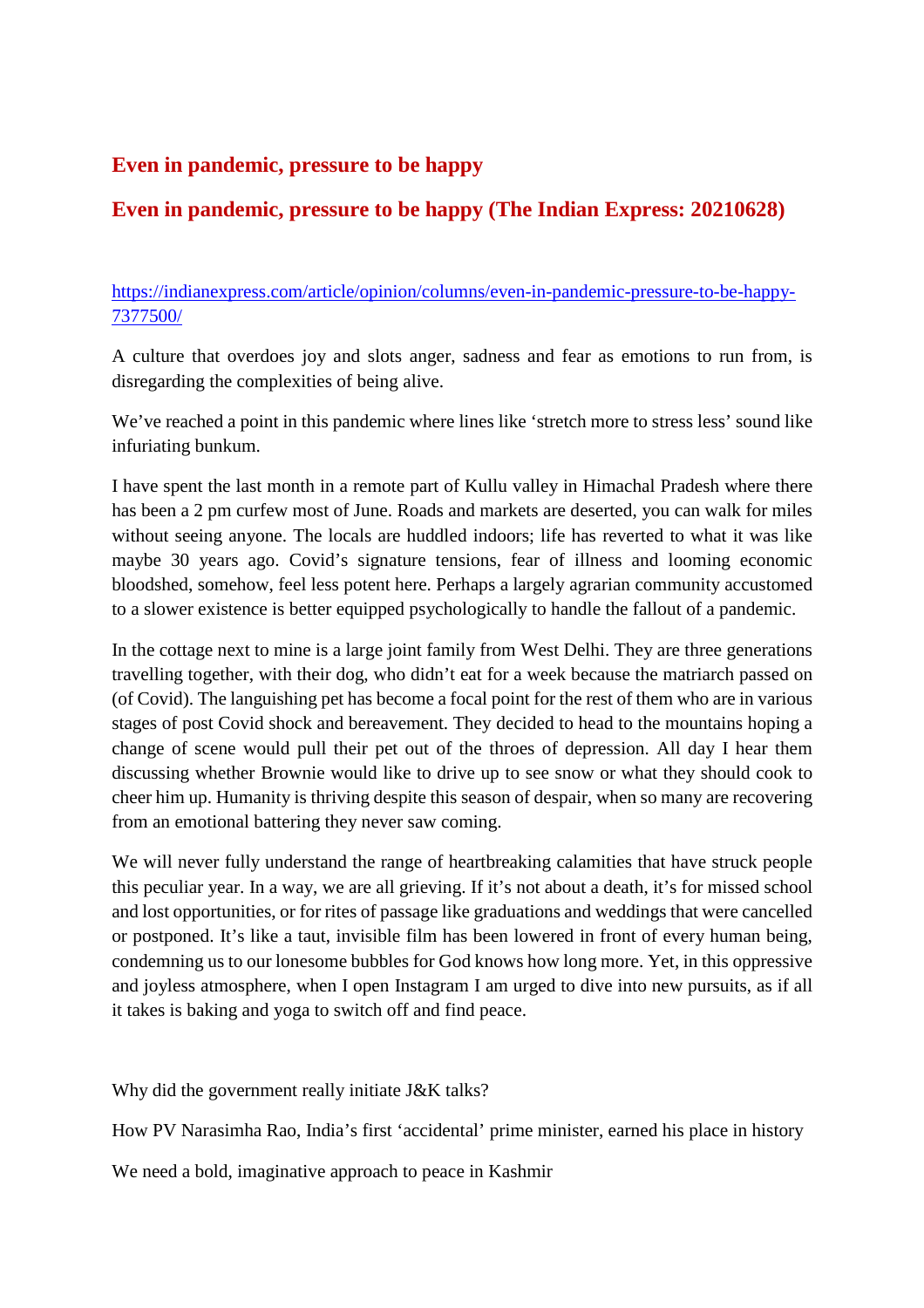#### CLICK HERE FOR MORE

We've reached a point in this pandemic where lines like 'stretch more to stress less' sound like infuriating bunkum. The messaging modern culture throws at us, repeatedly, is that strong individuals manage to stay determinedly positive even when current events should fill any reasonable person with hopeless dread. While there is certainly something to be said about having a sunny disposition, there is a limit to denial—even something offensive about the affirmations ('just think happy thoughts!') infiltrating our discourse. It's a consequence, no doubt, of a thousand 'How To Live Your Best Life' books, and those zillion images on Facebook where everyone is always looking thrilled to bits. It must be said even those of us who have had it good (in the hierarchy of suffering caused by Covid) are struggling, nor is there much sympathy for our admittedly lesser issues of boredom, FOMO and frustration.

I, for one, am fed up of telling myself how lucky I am compared to so many others. All loss is loss, all pain is pain. Other people may have had it worse, but grief, however small, deserves acknowledgement. "Here is the world," cautions Fredrick Buechner, in the very readable Beyond Words, The ABC's of Faith, "Beautiful and terrible things will happen." Yet, we are wired to conveniently forget about the terrible and expect only the beautiful. Directing our gaze inwards—self-improvement as a coping strategy—can help only to a point and only those who are blissfully superficial. In reality, we would all benefit more with the sobering reminder that, no matter how hard we work at ourselves, we will suffer, because uninterrupted contentment is not a birthright. A culture that overdoes joy and slots anger, sadness and fear as emotions to run from, is disregarding the complexities of being alive. Instead, the approach that every scenario good or bad invigorates our grey cells, adding layers to our uniqueness — it's how we make the discovery that it's a long and meandering route to cheerfully accepting that life owes us nothing.

We've reached a point in this pandemic where lines like 'stretch more to stress less' sound like infuriating bunkum.

I have spent the last month in a remote part of Kullu valley in Himachal Pradesh where there has been a 2 pm curfew most of June. Roads and markets are deserted, you can walk for miles without seeing anyone. The locals are huddled indoors; life has reverted to what it was like maybe 30 years ago. Covid's signature tensions, fear of illness and looming economic bloodshed, somehow, feel less potent here. Perhaps a largely agrarian community accustomed to a slower existence is better equipped psychologically to handle the fallout of a pandemic.

In the cottage next to mine is a large joint family from West Delhi. They are three generations travelling together, with their dog, who didn't eat for a week because the matriarch passed on (of Covid). The languishing pet has become a focal point for the rest of them who are in various stages of post Covid shock and bereavement. They decided to head to the mountains hoping a change of scene would pull their pet out of the throes of depression. All day I hear them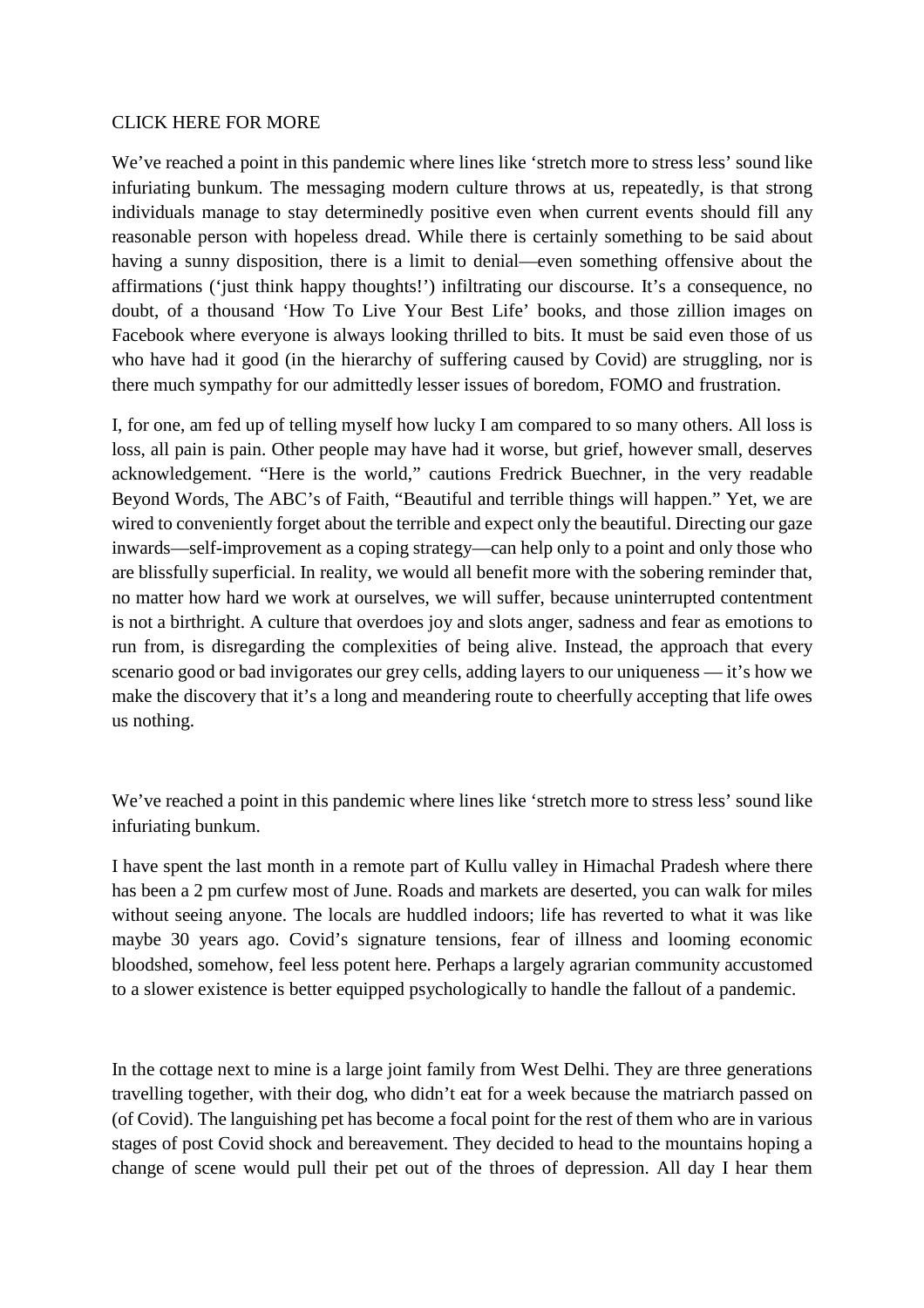discussing whether Brownie would like to drive up to see snow or what they should cook to cheer him up. Humanity is thriving despite this season of despair, when so many are recovering from an emotional battering they never saw coming.

We will never fully understand the range of heartbreaking calamities that have struck people this peculiar year. In a way, we are all grieving. If it's not about a death, it's for missed school and lost opportunities, or for rites of passage like graduations and weddings that were cancelled or postponed. It's like a taut, invisible film has been lowered in front of every human being, condemning us to our lonesome bubbles for God knows how long more. Yet, in this oppressive and joyless atmosphere, when I open Instagram I am urged to dive into new pursuits, as if all it takes is baking and yoga to switch off and find peace.

We've reached a point in this pandemic where lines like 'stretch more to stress less' sound like infuriating bunkum. The messaging modern culture throws at us, repeatedly, is that strong individuals manage to stay determinedly positive even when current events should fill any reasonable person with hopeless dread. While there is certainly something to be said about having a sunny disposition, there is a limit to denial—even something offensive about the affirmations ('just think happy thoughts!') infiltrating our discourse. It's a consequence, no doubt, of a thousand 'How To Live Your Best Life' books, and those zillion images on Facebook where everyone is always looking thrilled to bits. It must be said even those of us who have had it good (in the hierarchy of suffering caused by Covid) are struggling, nor is there much sympathy for our admittedly lesser issues of boredom, FOMO and frustration.

I, for one, am fed up of telling myself how lucky I am compared to so many others. All loss is loss, all pain is pain. Other people may have had it worse, but grief, however small, deserves acknowledgement. "Here is the world," cautions Fredrick Buechner, in the very readable Beyond Words, The ABC's of Faith, "Beautiful and terrible things will happen." Yet, we are wired to conveniently forget about the terrible and expect only the beautiful. Directing our gaze inwards—self-improvement as a coping strategy—can help only to a point and only those who are blissfully superficial. In reality, we would all benefit more with the sobering reminder that, no matter how hard we work at ourselves, we will suffer, because uninterrupted contentment is not a birthright. A culture that overdoes joy and slots anger, sadness and fear as emotions to run from, is disregarding the complexities of being alive. Instead, the approach that every scenario good or bad invigorates our grey cells, adding layers to our uniqueness — it's how we make the discovery that it's a long and meandering route to cheerfully accepting that life owes us nothing.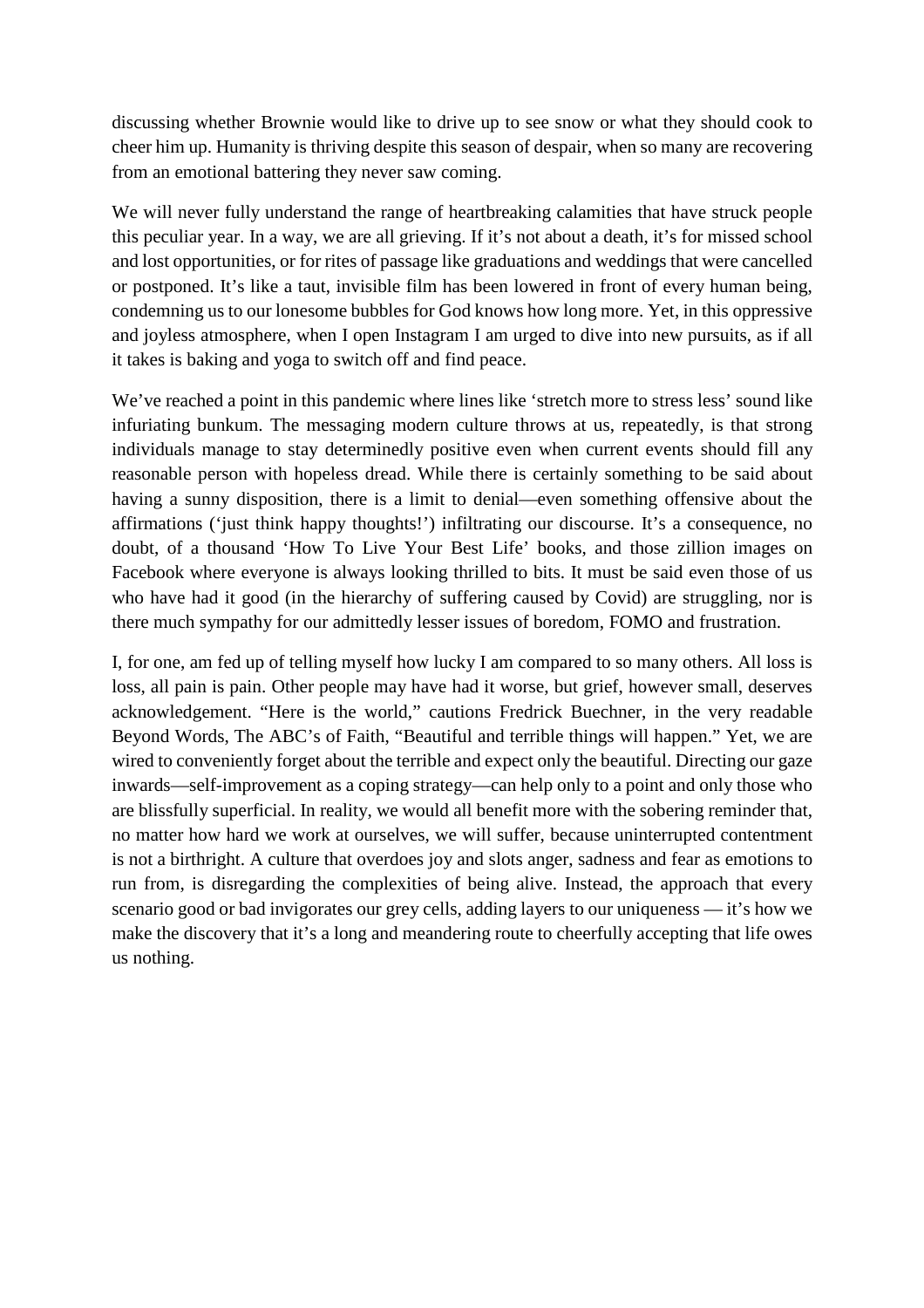#### **Covid-19 pandemic -Health challenges**

#### **Covid-19 pandemic: There's a need to address health challenges faced by LGBTQ+ community (The Indian Express: 20210628)**

https://indianexpress.com/article/lifestyle/health/covid-19-pandemic-theres-a-need-toaddress-health-challenges-faced-by-lgbtq-community-7378193/

As we celebrate 'Pride Month', the reality is that the LGBTQIA+ community remains on the outskirts of most narratives

Covid-19, Covid-19 pandemic, LGBTQIA+ community, challenges faced by LGBTQIA+ community, LGBTQIA+ community and pandemic challenges, Pride Month, health, health and safety resources for LGBTQIA+ community, indian express newsIt is crucial that we extend basic healthcare services, provide fiscal, social, and psychological benefits to all members of the society, especially the communities most affected. (Photo: Getty/Thinkstock)

By Dr Sukriti Chauhan, Shireen Yachu and Kiran Butola

The Covid-19 pandemic and subsequent lockdown have gravely impacted the socio-economic development, public health and social dynamics of society. While many view it as a 'great equalizer', this assumption fails to account for how social identities impact an individual's life.

As we celebrate 'Pride Month', the reality is that the LGBTQIA+ community remains on the outskirts of most narratives. Pre-pandemic, many in the community lacked proper economic and social capital, and resorted to working in the informal sector, mostly in sex work, badhai toli, and begging, which took a hard-hit last year due to Covid 19. Many lost their livelihoods, could not pay rent, were evicted from their homes, and were forced to return to their 'original home and families'. Here, instances of violence, heightened surveillance and a lack of peer support systems make the spaces uncomfortable. The Nazaria Queer Feminist Research Group in Delhi has reported a two-fold increase in the number of calls received on their helplines, and had to increase their staffing of therapists to assist queer individuals in distress.

The focus on Covid-19 has also led to the de-prioritisation of multiple health concerns affecting community members. Many continue to live in crowded spaces, leading to a struggle in following basic Covid safety protocols. In these settings, isolation, social distancing, and sanitation facilities are rare. This is compounded by stigma and disapproval due to the identity of these members.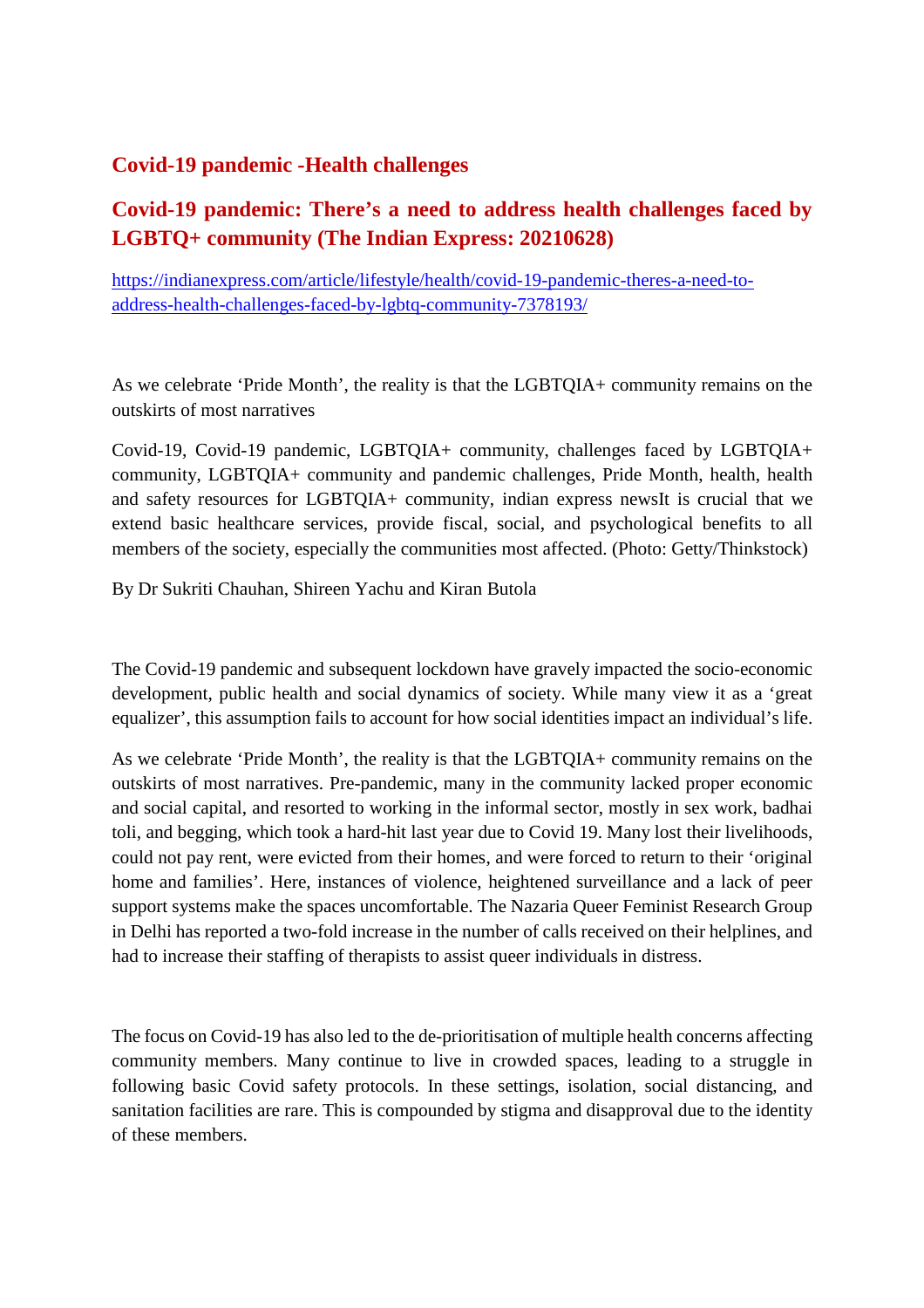ALSO READ |LGBTQ health: What should doctors keep in mind while treating lesbian and bisexual patients?

In terms of accessing vaccinations, community members lack proper documentation essential for vaccine registrations. According to the 2011 census, there are 4.88 lakh individuals declared as 'others', out of which less than 5 per cent have been vaccinated. The main reason for this is the lack of information and limited access to digital infrastructure. Further, a 2017 decision precludes transgenders, gay and female sex workers from donating blood post Covid recovery, by categorising them in high risk group.

A recent PIL lodged in the Supreme Court highlights the discrimination in the implicit decision considering a donor's blood is tested for all infectious diseases. The decision remains testament to the ostracization faced by the community who are always viewed on the basis of their identity.

Sharing her experience as an LGBTQIA+ representative and a counsellor with the Naz Foundation, Kiran Butola highlighted that due to Covid, there has been an increase in accounts of depression, anxiety, and mental distress — with many left alone from the community, and no one to reach out to. Many members engaged in sex work, mostly comprising women and trans individuals, faced a complete shutdown, and without resources, have been left to navigate. Those who resumed work found it difficult to adhere to protective measures. To add to the challenge, government schemes have little to no focus on the needs of the community and accessing basic healthcare services is a task, with doctors not even acknowledging anatomical differences which, in turn, affects treatment. Section 377 may have been amended, but there is an urgent need to sensitise stakeholders and the community.

ALSO READ |How the pandemic has exacerbated troubles for the trans community

It is crucial that we extend basic healthcare services, provide fiscal, social, and psychological benefits to all members of the society, especially the communities most affected. There is a need to develop a central database with age and gender-disaggregated data to bring challenges of the members of the community into the mainstream narrative. This would especially help the regulation of the informal sector which engages most LGBTQIA+ community workers.

At a policy level, we find that most of them are gender-neutral, and don't account for the specific needs of genders, making them less impactful. The pandemic reignites the requirement to adopt intersectional policies for incorporating the needs of different communities to have a better response to healthcare emergencies. Without the adoption, updating and implementation of policies at the structural level, equality would remain a distant dream.

(Dr Chauhan is a Public Health Specialist & CEO, ETI; Yachu is a Public Health Analyst; Butola, is an LGBTQIA+Trainer, Naz Foundation)